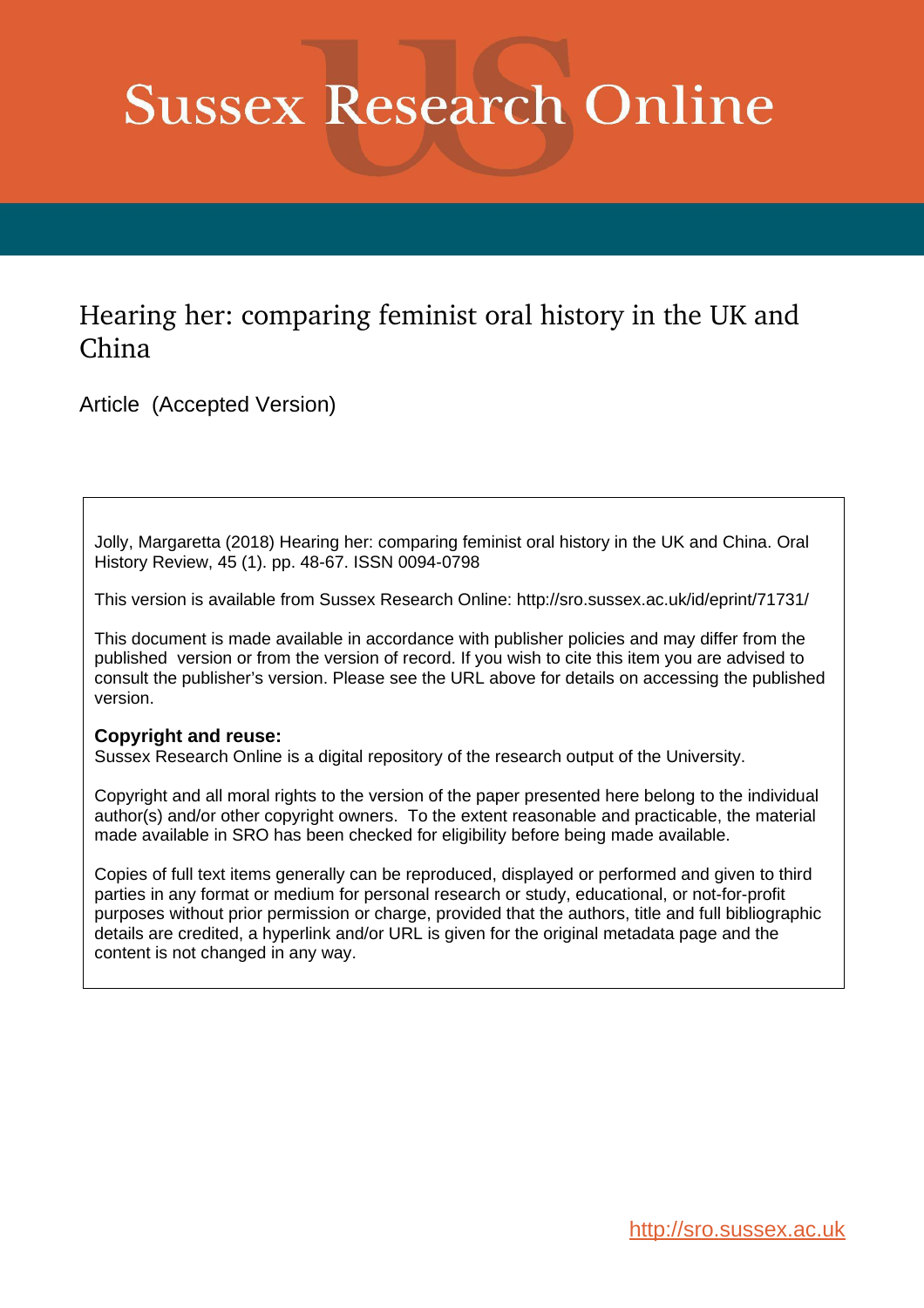#### **Hearing Her: Comparing Feminist Oral History in the UK and China**

#### *Margaretta Jolly with Li Huibo; translation by Ding Zhangang*

**Abstract**: This article compares the China Women's Oral History Project, directed by librarians at the China Women's University in Beijing, and Sisterhood and After: The Women's Liberation Oral History Project, directed by scholars at the University of Sussex in the UK. While the projects share aspects of method, our practices wrestle with distinct historiographical structures which are entwined with a history of state feminism in China and with dissenting, nongovernmental networks in the UK, as well as differing institutional contexts. As we have sought to develop a relationship as feminist oral historians, we have had to decenter our own frameworks to understand the local conditions under which we each work. The article concludes by analyzing what we share: the wish to find progressive spaces within universities and national funding structures, particularly as oral history work connects with community activists.

**Keywords**: China, feminist oral history, Sisterhood and After: The China Women's Oral History Project, women's movements, UK

Taping a woman's words, asking appropriate questions, laughing at the right moment, displaying empathy—these are not enough. What is missing from this list is the realization that the interview is a linguistic, as well as a social and psychological, event, one that can be better understood by taking into account the specific characteristics and styles of the group

being studied. $1$ 

The politics of interviewing have been thoroughly debated in the years since Sherna Gluck and Daphne Patai challenged feminist oral historians to think hard about what experiences

We thank Professor Li Hongtao, former director of the China Women's Oral History Research Center and coeditor of Listening and Discovering: The China Women's Oral History Project (倾听与发现: 中国妇女口述 历史项目), for her extremely helpful guidance; Chen Zhenghong for her support; and Susan Jolly for interpretation and discussion.

<sup>1</sup> Sherna Berger Gluck and Daphne Patai, eds., *Women's Words: The Feminist Practice of Oral History* (New York: Routledge, 1991), 9.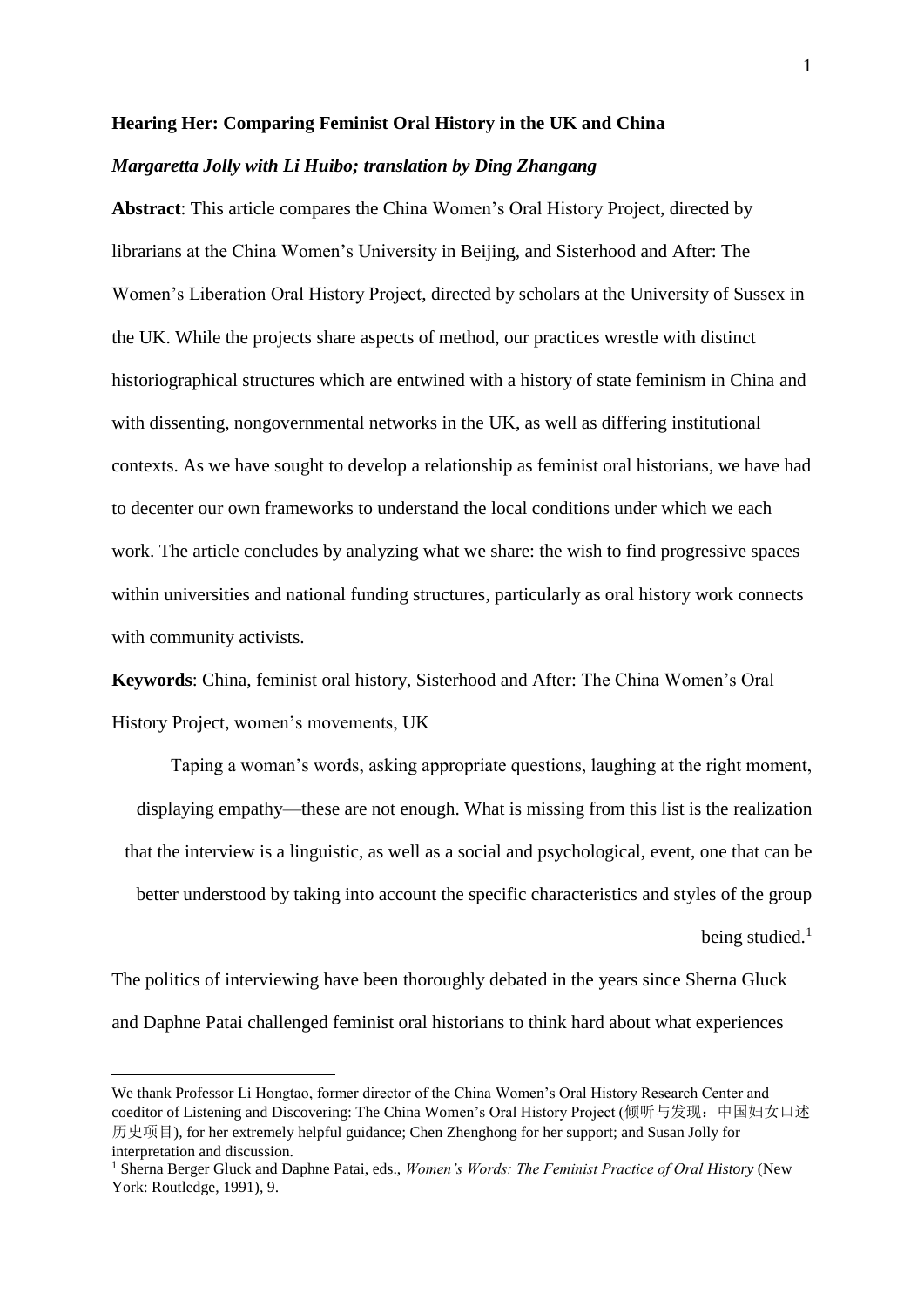women really share. Less considered have been relationships between oral historians ourselves. Practitioners have become vastly more connected in the years since Gluck and Patai wrote the words quoted above in 1991. The International Oral History Association (IOHA), for example, which was established in 1996, now boasts members from every continent. As we consider this burgeoning international network, the practice of feminist oral history today raises questions about identity, position, feelings, and language itself, all of which require careful answers to support mutual comprehension and fruitful exchanges.

The China Women's Oral History Project, directed by China Women's University in Beijing, and Sisterhood and After: The Women's Liberation Oral History Project, directed by the University of Sussex in the UK, originated independently but were developed over the same period, from 2010 to 2014. In 2013, key members were funded by the British Academy to visit and train each other in the interests of a China-UK exchange.<sup>2</sup> This article compares our projects to show that while we share aspects of method, our practices wrestle with distinct historiographical structures that are entwined with a history of state feminism in China in contrast to the UK women's movements, which grew out of dissenting, nongovernmental networks. Our oral histories are also differently inflected by our institutional contexts. The China Women's University (CWU) builds on its origins as a training school for women Communist Party cadres for the All-China Women's Federation, and the University of Sussex reflects its well-established reputation for radical cultural studies. Coming to grips with these different contexts challenges Western simplifications of feminist oral history as uniformly oppositional, particularly to the state; it also reminds Western-based historians of a history of British colonialism in China and its place in Chinese memory and national narratives. It also helps us appreciate the variety and popularity of women's oral history practice in the People's Republic. At the same time, our exchange reveals that Chinese oral

<sup>2</sup> Se[e http://www.sussex.ac.uk/clhlwr/research/hearingher,](http://www.sussex.ac.uk/clhlwr/research/hearingher) accessed October 20, 2016.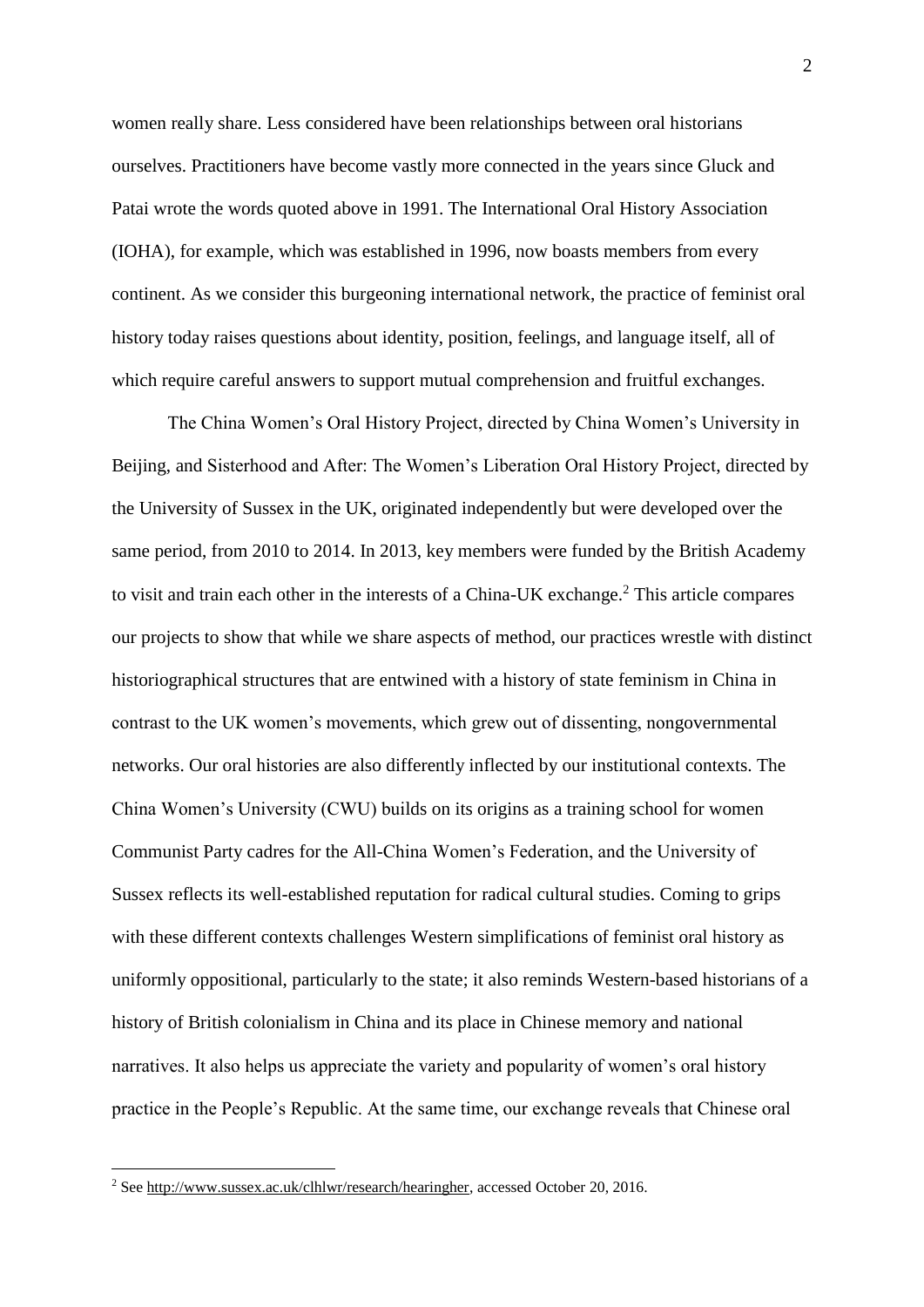historians also need to challenge tendencies to simplify versions of the past, as they navigate pressures to reiterate homogenizing narratives of national ascension. We argue that increased exchanges between Western and Chinese oral historians are mutually beneficial in pushing for (trans)nationally progressive perspectives on how we approach both each other and our own pasts.

**Fig. 1**: Pictured left to right are Ding Zhangang, Chen Zhenghong, Margaretta Jolly, Li Hongtao and Li Huibo, China Women's University 2015. (Photo courtesy of CWGL.)

#### **Sisterhood and After and the China Women's Oral History Project**

I begin with what we share as women's oral history projects blessed with resources that permit scale and accessibility. Sisterhood and After (S&A), funded by the Leverhulme Trust and directed by the University of Sussex, was partnered with the British Library (BL) and the Women's Library in London. In 2013, the BL archived sixty interviews with feminist activists and intellectuals, collected by the S&A team and totaling 432 hours, as well as detailed summaries and a gateway website, which has since been viewed by over 450,000 visitors, with supporting narratives, audio clips, and teachers' notes.<sup>3</sup> Although there have been important and community-led precedents, the S&A project was the first to address the entire Women's Liberation Movement of the 1970s and 1980s, across the four nations of the UK, with funding to allow a permanent home. The China Women's Oral History Project began one year later, in 2011, also adding to existing records a sustainable, professional, and comprehensive collection. Housed in and directed by the China Women and Gender Library (CWGL) at CWU, it was funded by the Ministry of Finance's Special Fund and has collected over 200 life histories, totaling approximately 650 recorded hours, of women over seventy years of age who lived through the changes of China's gender revolution under Communism.

<sup>3</sup> Se[e http://www.bl.uk/sisterhood,](http://www.bl.uk/sisterhood) accessed October 20, 2016.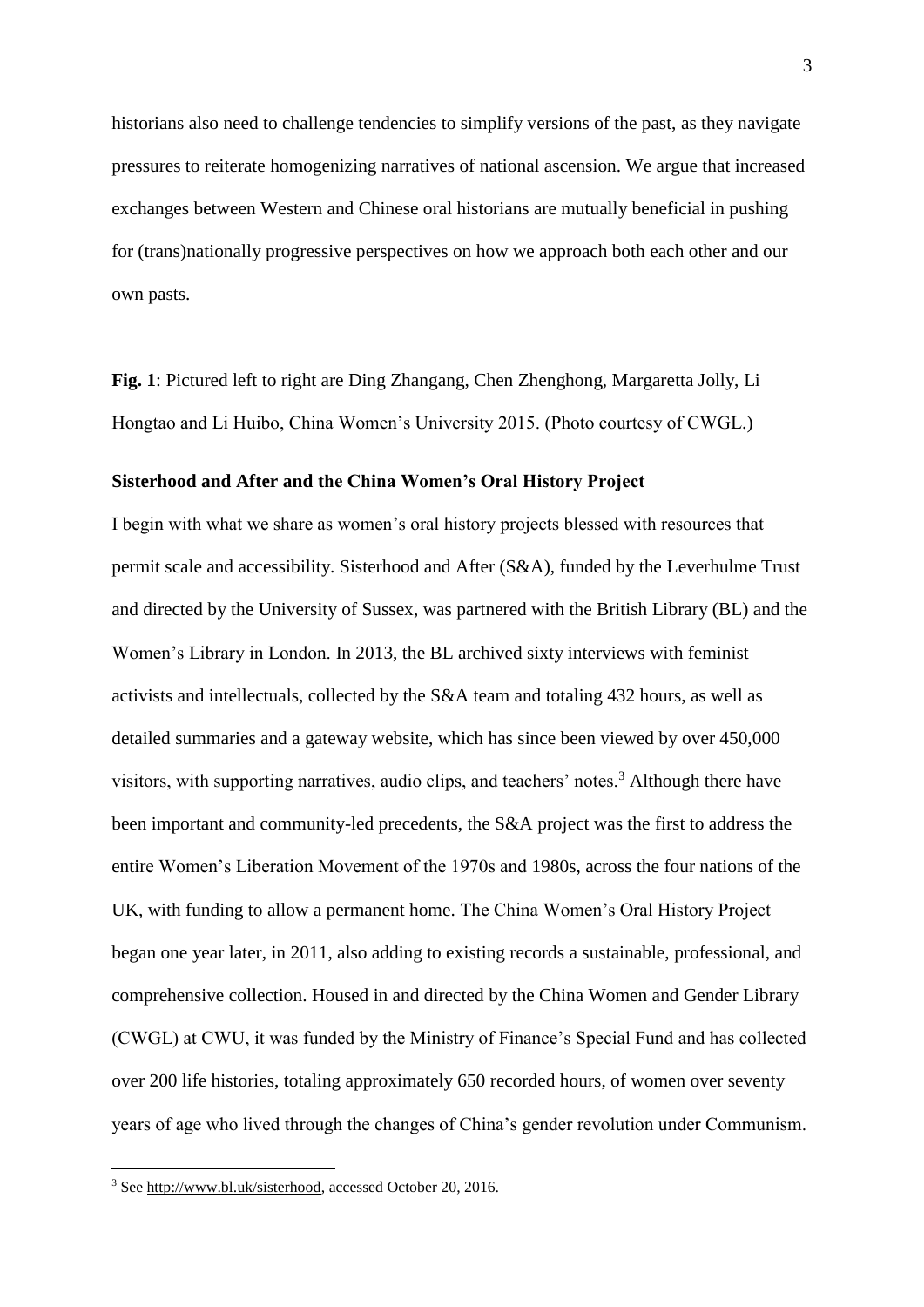The Research Center of Chinese Women's Oral History, founded in 2012 and affiliated with CWGL, leads the project team, which includes over 200 interviewers, many of whom are postgraduate students in gender studies.

Our two projects equally shared concerns with representation and reliability, wanting especially to reach women whose experiences are underrepresented in the historical record. For S&A, criteria for interviewing included involvement in the core UK campaigns for equal pay and opportunity, reproductive and sexual rights, childcare, and education. The S&A team sought narrators across race/ethnicity, class, religion, age, sexuality, disability, region, and national lines, as well as movement perspective or ideology, and recorded the more cultural and personal forms of contestation typical of Western women's movements during this period.<sup>4</sup> Our narrators include national stars, such as Susie Orbach and Juliet Mitchell, and lesser-known women, such as Jan McKenley, included for her work in the National Abortion Campaign and the Organisation of Women of Asian and African Descent. CWGL's selection criteria were far wider because its aim was to document women's rather than feminist lives, allowing any woman over seventy to be interviewed, so long as she had a "good story to tell."<sup>5</sup> Interestingly, this approach evolved from an initial focus on revolutionary women leaders or cadres, and CWGL did, in fact, seek out famous women, including Wu Changzhen, a lawyer-professor who drafted China's iconic Marriage Law of 1980, and Jin Maofang, a first generation woman tractor driver after the People's Republic of China was founded. However, CWGL came to consider that everyone's story is significant and so sought to document China's extraordinary changes in marriage, motherhood, and sexuality over the last half century of postcolonial development. Using a snowball method beginning from personal contacts, the range of narrators grew to include women's rights activists, Communist Party

<sup>4</sup> Margaretta Jolly, Polly Russell, and Rachel Cohen, "Sisterhood and After: Individualism, Ethics, and an Oral History of the Women's Liberation Movement," *Social Movement Studies* 11, no 2 (2012): 1-16.

<sup>5</sup> Li Huibo, personal communication with the author at University of Sussex, April 11, 2013.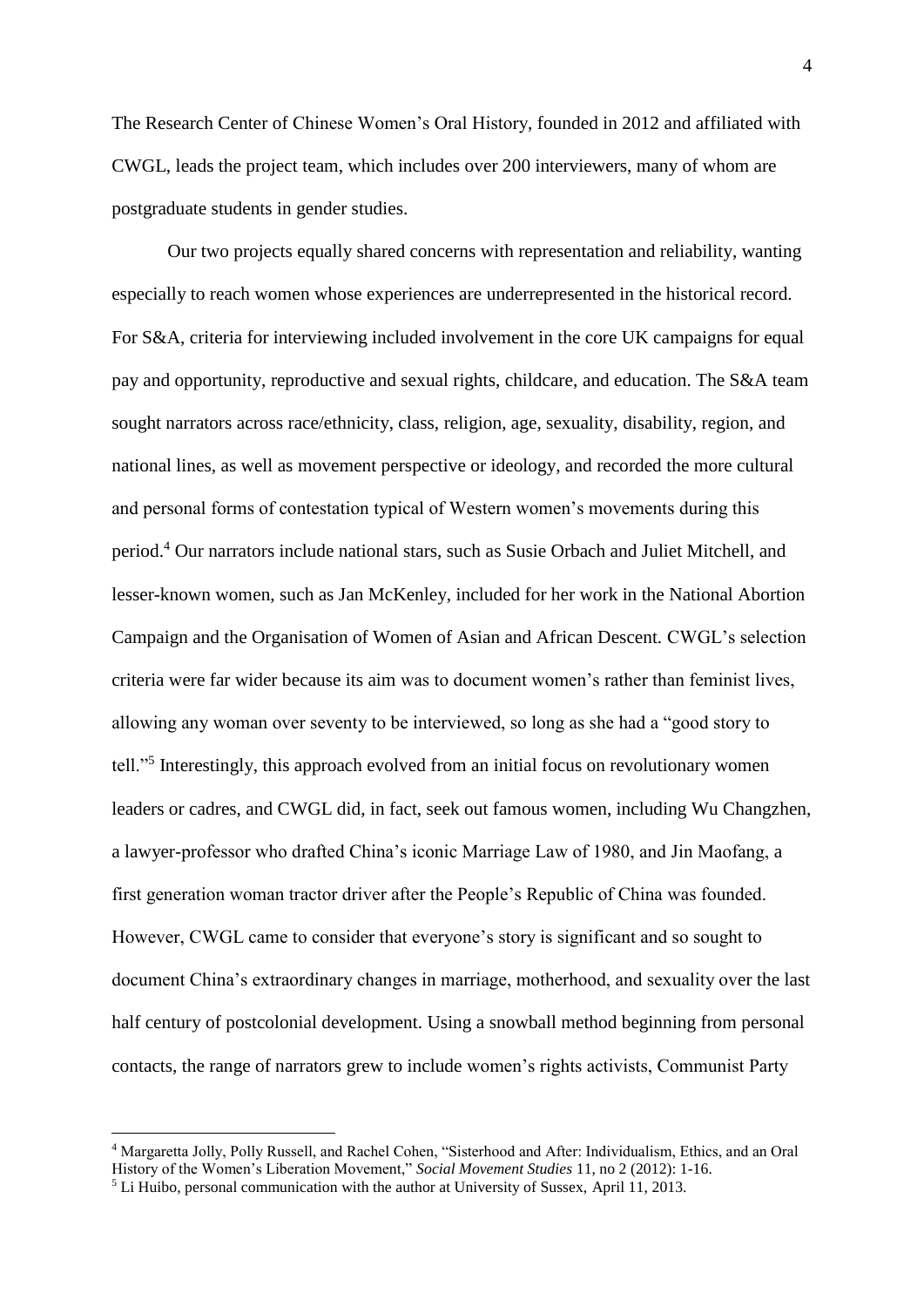pioneers, minority ethnic leaders, and ordinary women, whether officials, lawyers, soldiers, engineers, farmers, mill-hands, or housewives.

**Fig. 2**: Preparatory CWGL oral history team, 2011. (Photo courtesy of CWGL)

Both projects were also determined to offer appropriate confidentiality and consent, including closure for up to fifty or more years. These are obviously generic issues for all oral history projects, and the CWGL conversed with China's Oral History Society on these matters, just as S&A consulted with the British Library's Oral History curator, who is also director of National Life Stories and secretary of Britain's Oral History Society.<sup>6</sup> Here, however, differences began to emerge. The S&A team's relationship with older activists was typically one of deference, and our commitment to confidentiality turned on feminists' reputation within the small, proud, and often self-critical activist community. For CWGL, where many narrators were less educated than interviewers, archival negotiations could involve assertive or anxious relatives who were unsure what an oral history record might mean, or were not necessarily comfortable with the idea of a university archive as guarantor of good reputation. CWGU also manages sensitive relationships of trust with regards to possible histories of state or Party surveillance and turbulent times, factors that few activists in Britain have lived through. CWGL's collection, like S&A's, distinguishes itself by being open to the public and has developed an attractive website, but its contents are more closely guarded, requiring a password from the library. Since 2016, access has been in flux as the library waits for new national standards for confidentiality to be finalized.<sup>7</sup>

<sup>&</sup>lt;sup>6</sup> In 2004, the Chinese Oral History Society was established, housed in the Institute of Modern History at the Chinese Academy of Social Sciences, with Yu Heping as the president and Zuo Yuhe serving as the secretarygeneral.

Se[e http://en.chinawomenlibrary.com,](http://en.chinawomenlibrary.com/) accessed February 1, 2016. The CWGL website is sometimes only accessible from within China Women's University, depending on permission and climate. Archival preservation and access are governed by the National Standard, under the State Archives Administration of China and the Central Archives, governed by the General Office of the Central Committee of the Communist Party of China [CCCPC] and the State Council. State-sensitive archives are generally closed for a minimum of thirty years, as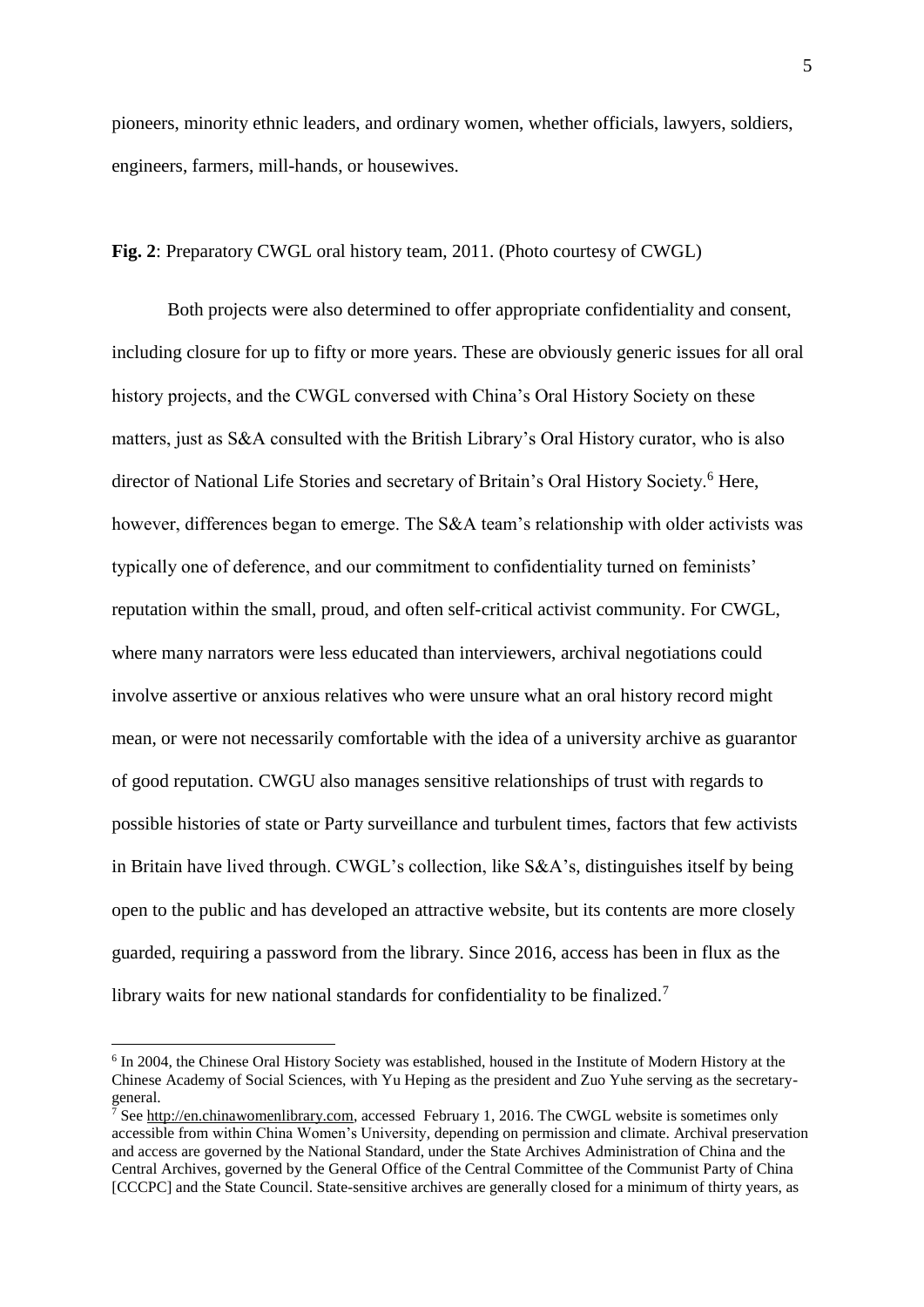We thus acknowledge our different contexts and the strikingly separate histories we were collecting. Although Sino-British relations have been framed by China's strong narrative of colonial humiliation, with Britain and then Japan as preeminent imperial oppressors, the CWGL focuses on gender experiences after the Communist Party took power in 1949, with little British reference. Similarly, S&A captures a history barely connected with these events, although it does contain fascinating glimpses of how the British Women's Liberation Movement saw Maoist China as an inspiration not just for women's equality but also as a consciousness-raising method.<sup>8</sup> Today, of course, China has become such a global power that new connections are being formed; indeed, the British Academy's support for our exchange is part of an invigorated cultural diplomacy. At the same time, in the four years over which we have met, the space for feminist activism in China has become volatile in ways difficult for outsiders to make sense of and influence. This reflects the conservatism of the current government, which has been linked to a backlash against a tradition of women's rights. Conversely, the preoccupations of feminists in Britain are sometimes also difficult for those at CWGL to see as meaningful, whether over pornography or the impact of migration and black women's experiences, central in the UK context. Even as we both spoke of a shared commitment to decenter masculinist or patriarchal national narratives and foster the growth of women and gender studies, these contexts tested the identity of our common methods.

in the UK, but socioeconomic and cultural materials may be opened to the public sooner. The conception of archives as service stations, primarily existing to copy marriage certificates, property deeds, and work-related documentation. rather than academic resources with space and time for researchers, is slowly changing, but the change is bringing new pressures as the CWGL competes to establish itself as a nationally outstanding special collection, also responding to new digital standards. See Charles Kraus, "Researching the History of the People's Republic of China," in *Cold War International History Project Working Papers* (Washington, DC: Woodrow Wilson International Center, 2016); Wang Wenqing and Chen Ling, "Building the New-Generation China Academic Digital Library Information System (CADLIS): A Review and Prospectus," *D-Lib Magazine* 16, no. 5/6 (2010).

<sup>8</sup> Sue O'Sullivan, *I Used to Be Nice: Sexual Affairs* (London: Cassell, 1996), 18-24; Christina Van Houten, "Simone De Beauvoir Abroad: Historicizing Maoism and the Women's Liberation Movement," *Comparative Literature Studies* 52, no. 1 (2015): 112-129.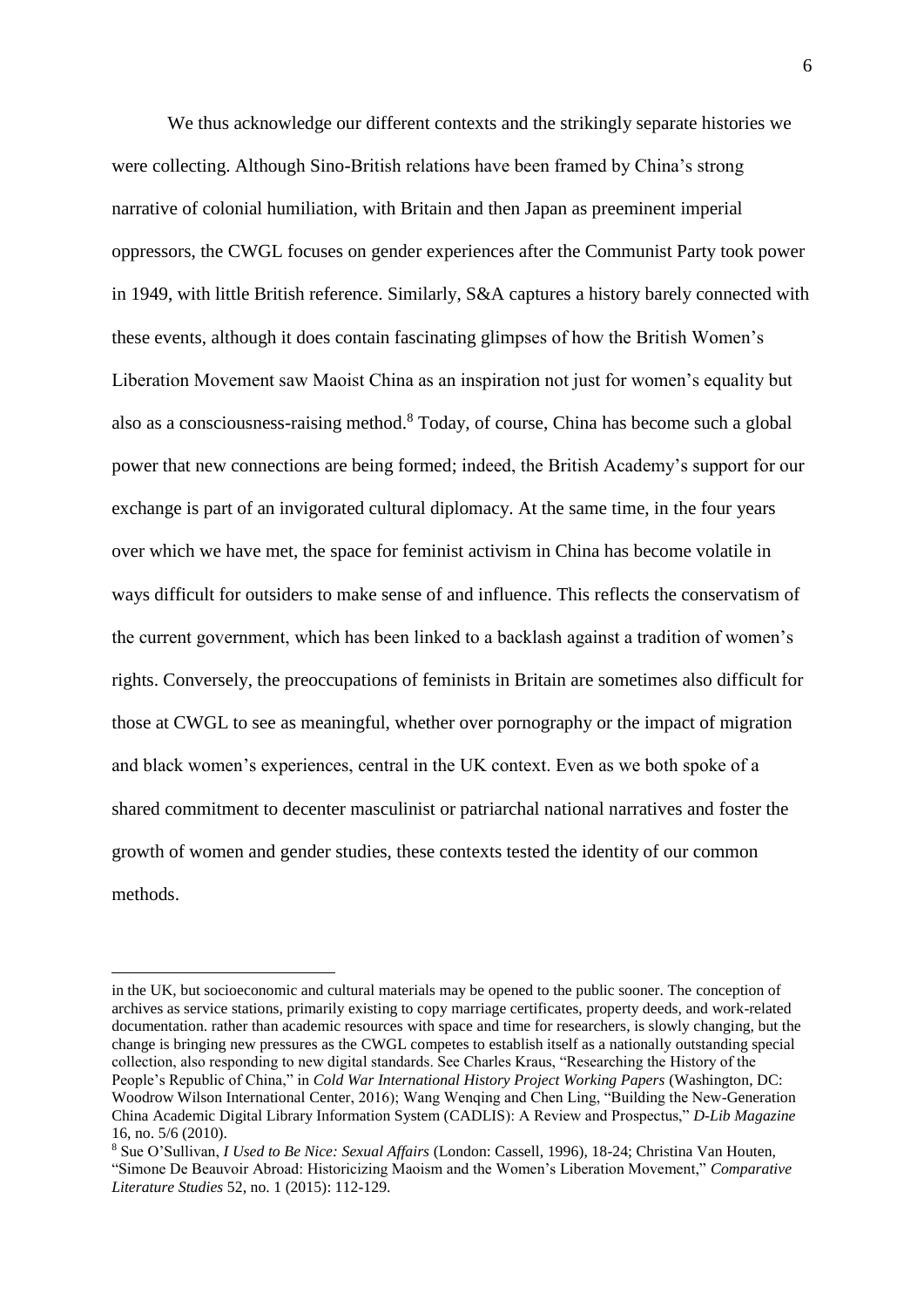It is obvious, no doubt, that communicating without a shared language proved to be a challenge. Despite the best efforts of our translators, even essential terminology was difficult to mediate effectively. Ding Zhangang, the lead in translation studies at CWU and initially little connected to the CWGL, thus became central, and indeed has translated this article. He explained:

"Sisterhood" is a common word, but not easy to translate in this context. I don't agree with the original version of "妇女事件后" for "Sisterhood and After" because "妇女 事件后" means "after the women incident," and this is no doubt misleading, for it does not reflect the idea of your project. So I've come up with my translation for your title: 姐妹情谊及其后来:妇女解放口述历史项目. As I understand it, "Sisterhood" is a politics and history-loaded term with specific connotative meaning historically related to the 1960s-1980s women's movements in western countries, where feminists identified all women as "sisters". My translation for "and After" is " 及其后来", which means "and thereafter", or putting it more clearly, "what happened subsequently" or "what happened after 'Sisterhood'".<sup>9</sup>

In turn, Li Huibo, who provided most of the CWGL content for this article, put it that in China there are different ways of expressing *feminism*. One is seldom used: "女权主义" (*feminism*, "女权," means "women's rights"). It usually gives place to "女性主义" (also meaning *feminism* but where "女性" means just "women") or "妇女研究" (women's studies). This is difficult for non-Chinese readers to follow, perhaps, but what is clear is that Huibo preferred milder terms rather than those which emphasize women's opposition to men. She stressed the tactical importance of using *womanism*, since, in her view, its "ultimate

<sup>9</sup> Ding Zhangang, personal e-mail to the author, August 11, 2013.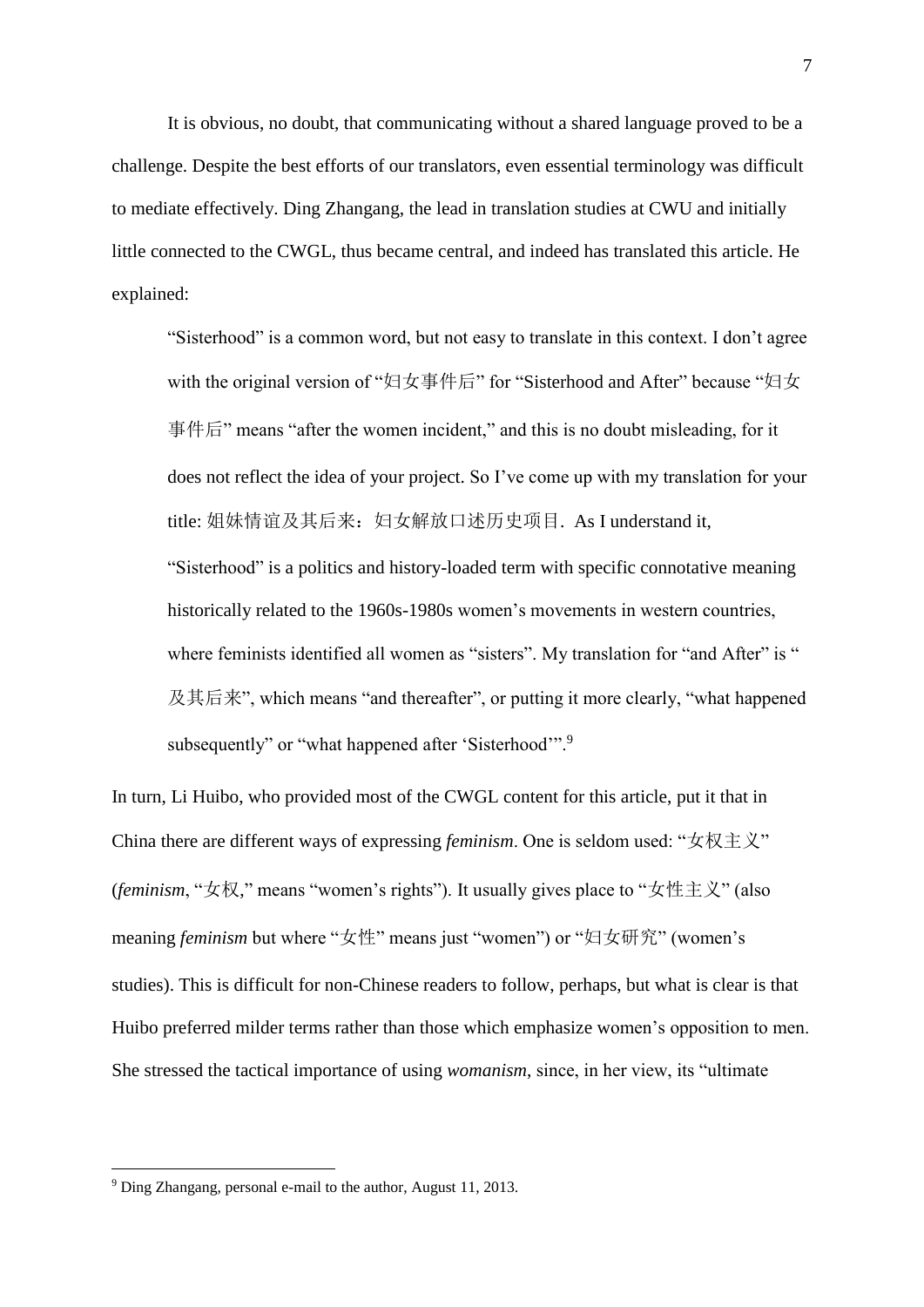goal" is to gradually raise women's gender awareness through education.<sup>10</sup> But, as we discussed this over tea in a Beijing high-rise apartment, project director Li Hongtao teased her younger colleague for her middle-of-the-road approach. These debates over terminology are much more than simply linguistic questions: Li Hongtao is of an arguably more radical older generation who is happier than Li Huibo to identify with "女权"—women's rights. As for me, I was concerned that Ding translate an idea of sisterhood which conveyed its political limits as well as its metaphorical power. These polite exchanges over terminology and script are but small symptoms of the "linguistic event," as Gluck and Patai might put it, which constructed and obstructed our ability to approach each other as feminist oral historians.

#### **Locating Feminist Oral Historical Method**

What do we understand by feminist oral historical method? The UK Data Service lists it as a discrete practice alongside "psychosocial, semi-structured" and other interview methods that "[promote] a more reflexive and reciprocal approach and [seek] to neutralize the hierarchical, exploitative power relations that were claimed to be inherent in the more traditional interview structure."<sup>11</sup> Yet the literature is ambiguous as to whether feminist oral history is more than simply ethical practice. In 1991, Sherna Berger Gluck and Daphne Patai suggested feminist oral history should redefine itself to include awareness of distinct power differences in most interview contexts, and to analyze in general the constructed nature of an interview.<sup>12</sup> Reviewing trends in 2007, Joanna Bornat and Hanna Diamond picked out the tension between women as subject and object as the enduring feature of feminist oral history.<sup>13</sup> In

<sup>&</sup>lt;sup>10</sup> Li Huibo, in conversation with the author, May 28, 2015, affirmed in personal e-mail to the author October 14, 2017.

<sup>&</sup>lt;sup>11</sup> The UK Data Service represents a consortium of universities and is funded by the Economic and Social Research Council: [https://www.ukdataservice.ac.uk/teaching-resources/interview/feminist,](https://www.ukdataservice.ac.uk/teaching-resources/interview/feminist) accessed October 20, 2016.

<sup>12</sup> Gluck and Patai, *Women's Words*, 3.

<sup>13</sup> Joanna Bornat, "Oral History as Social Movement: Reminiscence and Older People," *Oral History* 17, no. 2 (Autumn 1989): 16-24; Joanna Bornat and Hanna Diamond, "Women's History and Oral History: Developments and Debates," *Women's History Review* 16, no. 1 (2007): 19-39.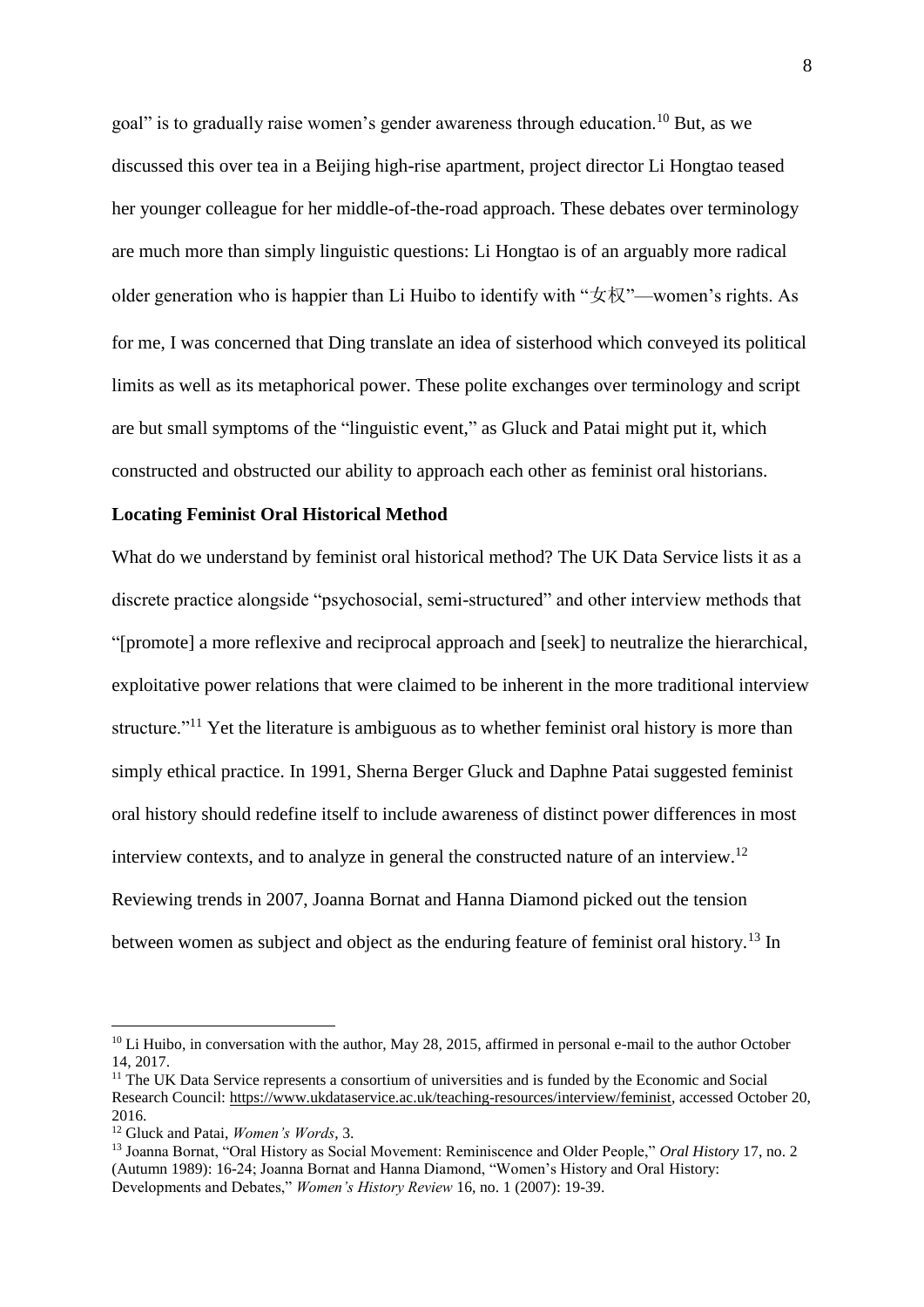China, similar debates roll. At CWGL's conference in 2015, Li Wen Fung, a doctoral student in sociology at the Chinese University of Hong Kong, emphasized the natural comradeship of oral history and "feminist action," in defining oral history as "the history of the common people" and those who bear "taboo subjectivities."<sup>14</sup> But others were keen to pick up the potential power differences in interviews, as when, for example, urban women interviewed villagers, or feminists interviewed nonfeminists (one striking example was of interviewing sex workers in Shanghai using Picasso portraits as a prompt).<sup>15</sup> Clearly in China, "feminist oral history" is invoked as a method in which the politics of interviewing is a major subject of concern. Yet in practice it remains difficult to isolate feminist oral history from general qualitative interviewing techniques, sometimes more psychosocial, sometimes more empirical in emphasis.

Comparing methodological conversations in the West and in China therefore suggests that feminist oral history may *not* be itself a method so much as a political perspective. Certainly, both our teams are going beyond taking women as objects of study to offer an analysis of gender and power, a position significant in China, where many academics still hold that "any historical research on the subject of women is women's history."<sup>16</sup> This is evident in the questions we asked our narrators. Both S&A and CWGL adopted an unstructured, life history approach, wishing to maximize narrators' own interpretations and storytelling. In addition, S&A asked narrators whether being in the movement had affected how they felt about their body, about sexuality, about differences within the movement as to nation, race, and ethnicity, and how they compare their life to their mother's. S&A built in

<sup>&</sup>lt;sup>14</sup> Li Wenfung, "Oral History as Feminist Action," presented at Women's Oral History Research in Global Context Symposium, China Women's University, May 19, 2015.

<sup>&</sup>lt;sup>15</sup> Zhao Jie, Yunnan Academy of Social Sciences, "Interviewing a Sensitive Group with Sensitive Issues: An Experimental Approach," presented at Hearing, Recording, and Unfolding: International Seminar on Women's Oral Histories, China Women's University, July 14, 2013.

<sup>16</sup> Gail Hershatter and Wang Zheng, "Chinese History: A Useful Category of Gender Analysis," *American Historical Review* 113, no. 5 (2008): 1419.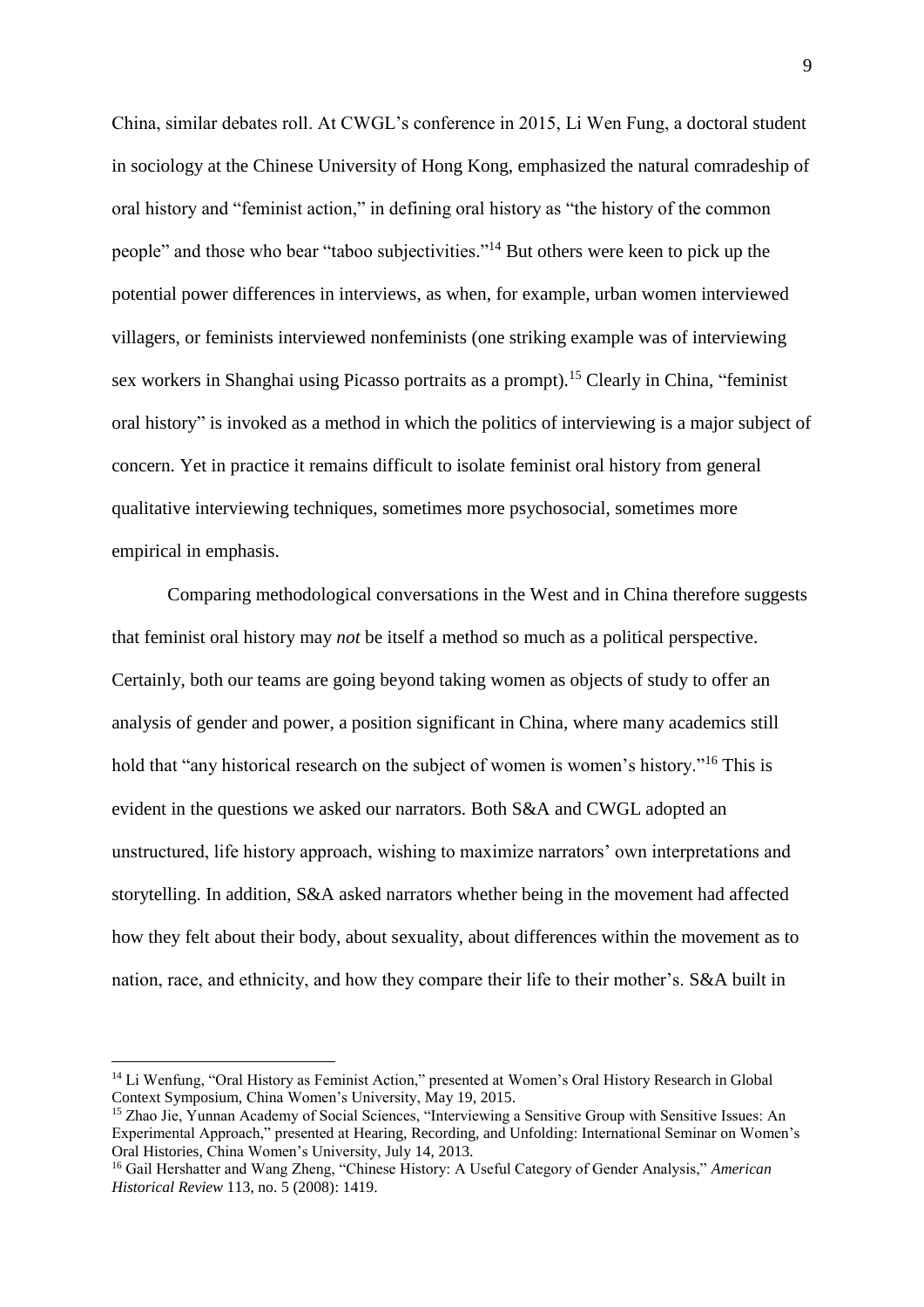questions about the efficacy of the oral historical method itself, asking how the narrator felt about it at the end of the interview. The CWGL questions focused on tensions between private and public life and the contexts "through which the interviewer can understand how she has achieved her self-worth as a female," as Li Huibo put it.<sup>17</sup> Questions included: Did you receive any education? Did you witness or suffer from any domestic violence? Could you say something about your love life before marriage? Or your career development? After marriage, how did you handle the relationship with your own family and that with your husband's family? What is your view on life?

A closer look at these questions reveals that the UK and Chinese projects generally worked to different priorities and imagined audiences. Although the S&A project was intended to demystify the lives of women considered, as feminists, to be "scary" or ridiculous by the wider public, we were also addressing internal differences within women's movements (for example, arguments over race and socialist versus radical feminism). By contrast, the CWGL agenda was directed at revising or adding to national rather than movement narratives. Consciously or not, we are each formed by our own historiographical structures. In the Anglo-American world, a pervasive "grammar" of feminist storytelling organizes histories according to particular markers of progress (typically moving from a universal idea of sisterhood to a differentiated or intersectional model of difference), although it can also be structured as a narrative of decline, brought on by internal divisions and/or the appropriation of feminism by capitalism.<sup>18</sup> Very differently, the CWGL inherits a powerful grand narrative of national restoration and renewal, framed within Marxist historical law, in which women's liberation is a marker of modernity. These terms resonate in Li Huibo's description of the Mao period as "phase one" of China's gender liberation; she added that after 1980 it entered a

<sup>&</sup>lt;sup>17</sup> Li Huibo, draft contribution to this article, translated by Ding, sent to author October 3, 2015.

<sup>&</sup>lt;sup>18</sup> Clare Hemmings, *Why Stories Matter: The Political Grammar of Feminist Theory* (Durham, N.C.: Duke University Press, 2011).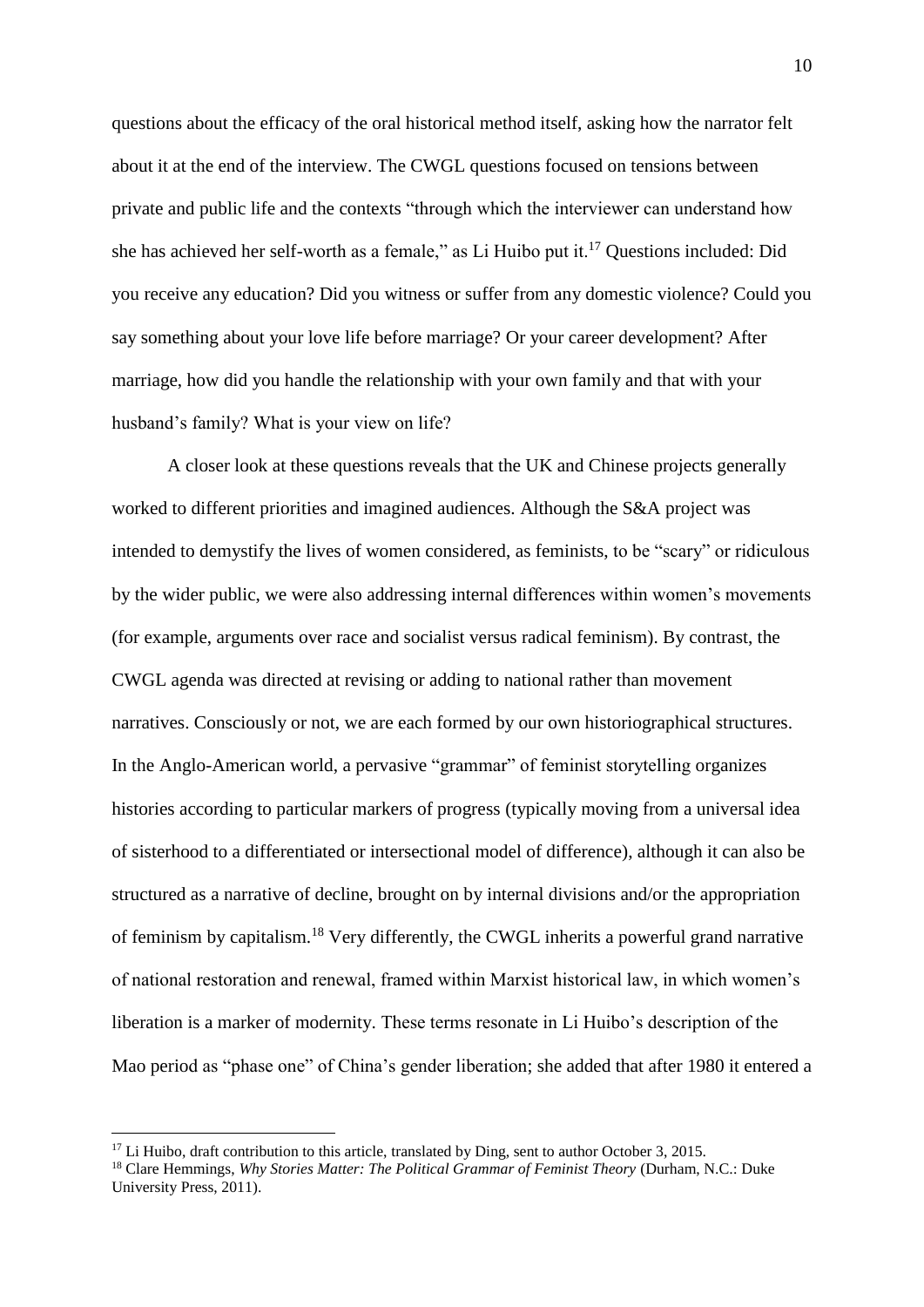"second phase, which, though not as grand and spectacular as the first, still mirrors the progress of people's consciousness toward achieving gender equality."<sup>19</sup>

Both projects, then, mediate and manage particular pulls in the way we construct and interpret our materials, even as we hope oral history methods will shed new light on our own pasts. Li Huibo pointedly explains that oral history is no longer defined by state ideology, as it had been in the Mao era, when it was directed by the Research Committee of Cultural and Historical Data of the Chinese People's Political Consultative Conference. Although a Partyled oral history continues on an enormous scale that Britain could only dream of, dealing with topics such as land reform and family planning, the CWGL project belongs to what Li Huibo considers the second phase, the period beginning in the 1980s, when oral history was "geared to international standards."<sup>20</sup> Notably, these reflect not so much a movement away from the explicitly political approach of the earlier era as a complex mix of European Marxist and feminist ideas of "history from below," which was partly disseminated through a visit by socialist British oral historian Paul Thompson in 1986.<sup>21</sup> Li Huibo explains that since then, oral history has focused on daily life as well as culture, science, technology, religion, and social customs, with a greater range of narrators and multidisciplinary approaches. This has combined with what she terms a "postmodern" approach, which includes analysis of the constructedness of both interviews and memories. It is in this context that feminist

<u>.</u>

<sup>20</sup> Li Huibo, draft contribution, as above. The CPPCC Committee for Learning and Cultural and Historical Data, ed., *Selected Works of Cultural and History Data* (Beijing: China Literature and History Publishing House, 2009). As many as 300, 000 eyewitness accounts to the project were administered by a staff of 3,000. By the mid-1990s, this had resulted in the publication of over 11, 600 volumes of the Literature and History Materials Series, the best of it edited as *Literature and History Material in China*. See Liwen Yang, "Oral History in China: Contemporary Topics and New Hurdles," *Oral History Review* 26, no. 2 (1999): 138.

<sup>19</sup> Li Huibo, draft contribution, Oct 2015, as translated by Ding.

 $21$  This phrase emerged from the British Communist Party Historian's Group in the 1950s but was much associated with oral history and the New Left in the UK. See Kynan Gentry, "Ruskin, Radicalism, and Raphael Samuel: Politics, Pedagogy, and the Origins of the History Workshop," *History Workshop Journal* 76, no. 1 (2013): 187-211; Paul Thompson, Stephen Thompson, and Yang Liwen, "Oral History in China," *Oral History Review* 15, no. 1 (1987): 17-25. Yang Liwen, who hosted Paul Thompson, opened a course on oral history methods, Oral History in China: Contemporary Topics and New Hurdles, at Peking University in 1996. Paul Thompson's visit in 2016 to the Cui Yongnan Oral History Center at the Communications University of China led to its subsequent take-up in media studies as well.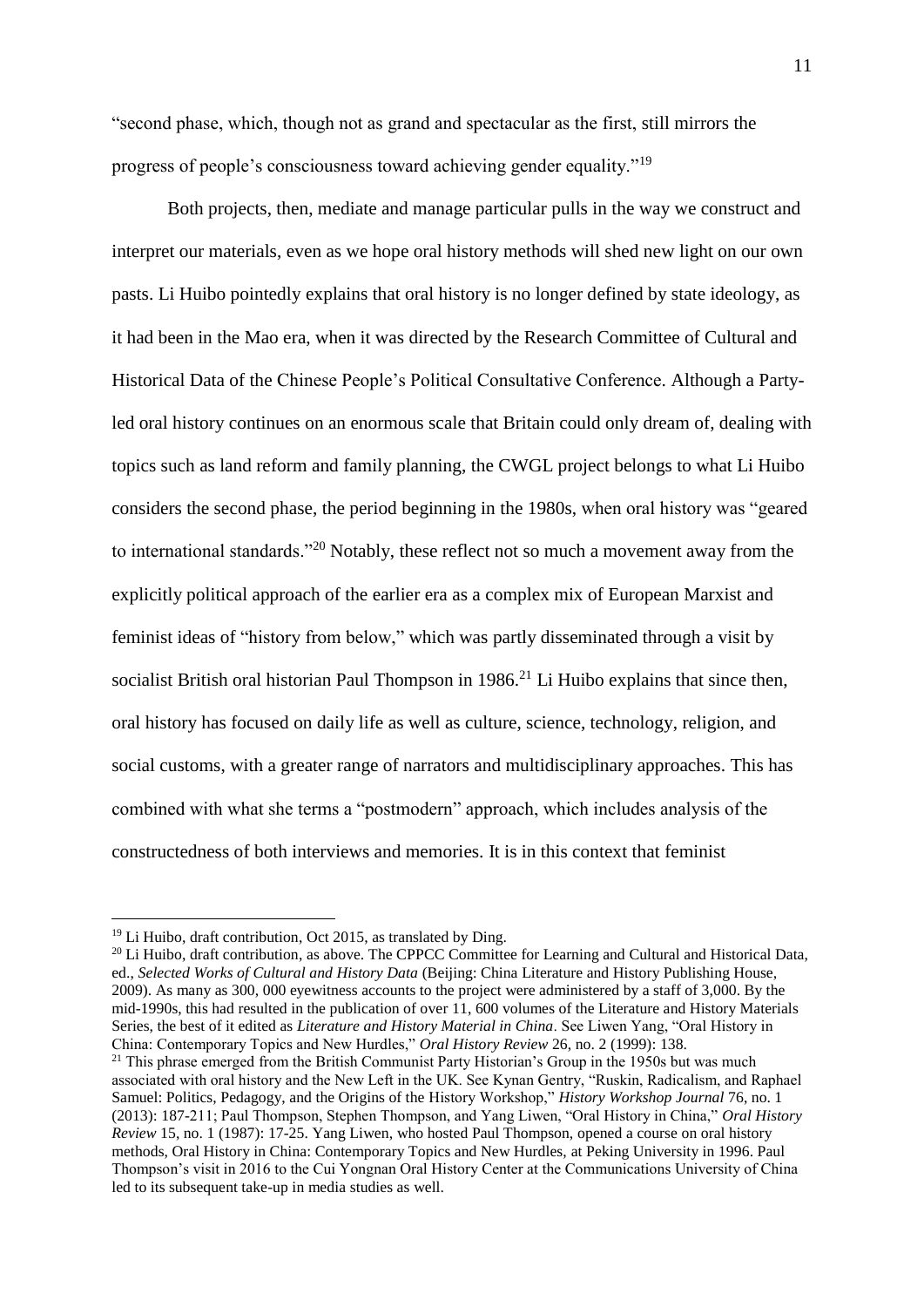researchers in China began to interview women to study the formation of women's historical awareness, to such an extent that it has become a trend.<sup>22</sup>

Representing as well as remembering revolutionary experiences in these ways poses new challenges. This was revealed during a symposium, New Feminist Oral Histories, at the University of Sussex, when a young British-based Chinese student asked the visiting CWGL scholars why they were using propaganda-style photographs to illustrate their talk: heroic figures of women on tractors in the 1950s, shot from below. They explained that these images belonged to their narrators; their role was to use oral history to listen, not to judge or criticize. Their cautious approach clearly minimizes criticism of interviewees, yet it may also inhibit critical analysis of moments when interviewees may be styling their life stories within "safe" or stock tropes of good citizenry.<sup>23</sup>

This is arguably also evident in the summaries of recordings written for the library catalogue or publications by the CWGL team's interviewers. Consider this treatment of the oral history of Yu Shoubo. Representing what the CWGL considers to be a typical interview from their collection, the interviewer heads her interview summary "A Tough and Independent Woman." She tells us that Yu was born into a peasant family in 1934 in Hebei Province; she witnessed the Anti-Japanese and Liberation Wars, struggled for food, and was prevented from going to school, in contrast to her brothers. "After liberation, she attended a literacy class. However, her mother … married her off, for fear that she might elope with a soldier of the Eighth Route Army."<sup>24</sup> A transcript of Yu's own words (as translated by Ding) does suggest a "tough and independent" woman resisting her lot:

<sup>22</sup> Shuo Wang, "The 'New Social History' in China: The Development of Women's History," *The History Teacher* 39, no. 3 (May 2006): 315-323; Kaiqiong Wei, "The Development of Chinese Women's Oral History," *Zhejiang Academic Journal* 4 (2012): 197-203; Yang Xianyin, "The Main Trends of Women's Oral History in the United States," presentation at the Women's Oral History Research in Global Context Symposium, at China Women's University in May 2015.

 $^{23}$  Ding Zhangang, personal conversation with the author, July 21, 2017.

<sup>&</sup>lt;sup>24</sup> This summary is mediated by translation.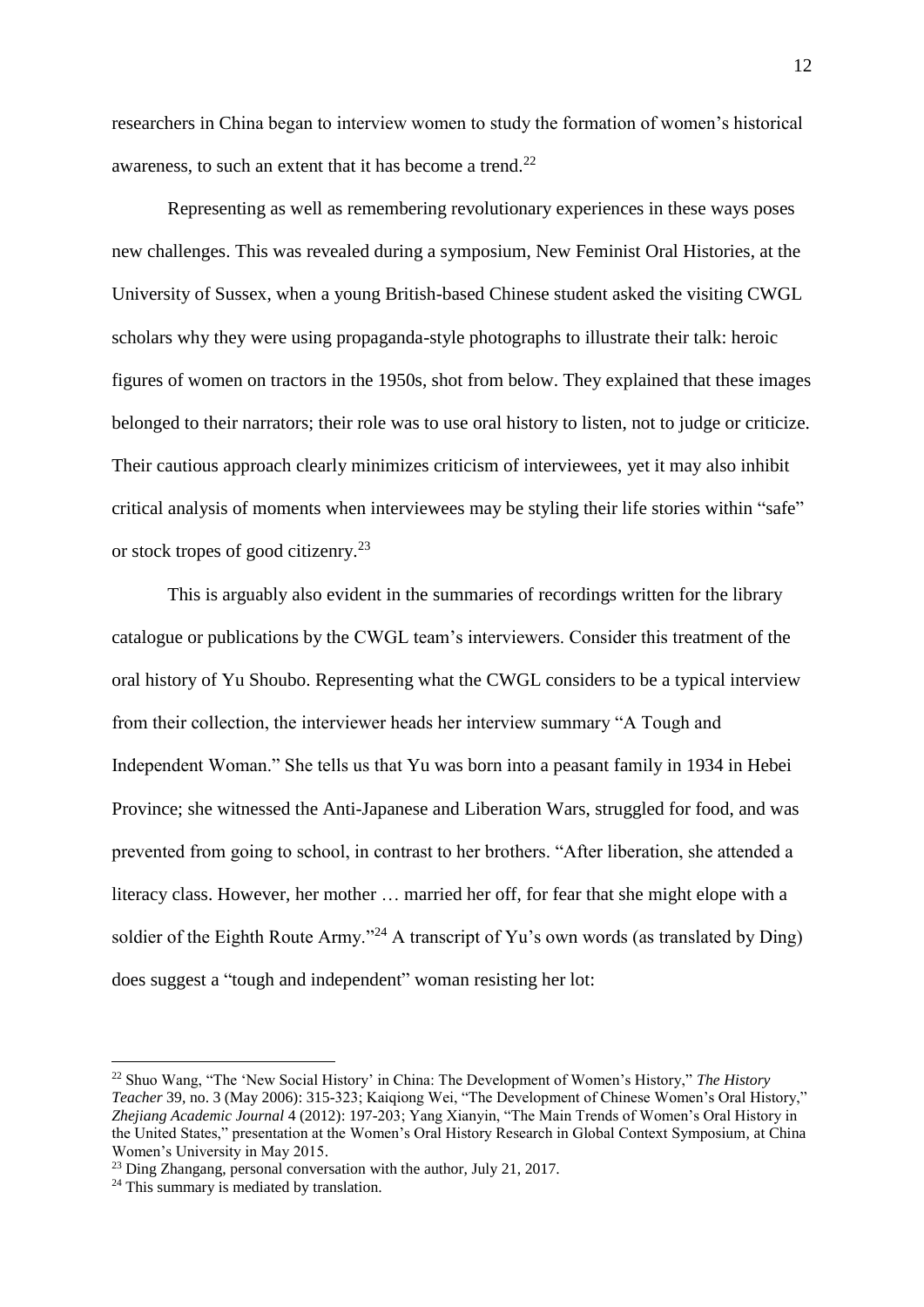A person of my fiancé's family came to advise us. He said that if you don't agree to marry and come back to Hebei, people would think there is something wrong with the girl, and my family would not like the girl. My mother agreed to our marriage. I was crying every night after I got married. I'm not satisfied with my marriage.

In 1952, during the Korean War, our country recruited women, and I went to sign up. But one person from my courtyard … told my mother-in-law. I didn't go off. … I just went to Beijing, I went to night school. I was very happy! My husband was not willing for me to go to school, and burned my book, but I still went to class. During my school years, I prepared the meal for my family every night, and I went to class, I come back at nine o'clock in the evening. … One day, most people thought the task was not completed. I worked until everyone else had left to eat. They said, Miss Yu you should have a meal. I worked until ten o'clock in the evening. I was a little dizzy. I knew I didn't eat in the day. Someone gave me a little bit of cucumber, I began to work again. In my lifetime, I did a good job in my work, and let my family live better. My husband was not responsible for anything. When I had children, I went to hospital myself. $25$ 

On one level, this woman's story is a testament to survival in the face of grueling conditions and the paradoxes of the period, as well as an example of how a "model worker" was deprived of love, health, equality, time, and fulfilment because of the postwar revolution's failure to transform private life, sexual relations, and the division of domestic labor, even as the rest of society was transforming. It exemplifies the CWGL project's focus on the gap

<sup>&</sup>lt;sup>25</sup> Yu Shoubo, interview by Wang Junli in interviewee's home, November 11, 2011, and February 9, 2012; transcript in catalogue collection China Women's Oral History in the China Women and Gender Library, China Women's University, Beijing; translation by Ding Zhangang. This interview has been published in 倾听与发现 :妇女口述历史丛书 [*Listening and Discovering: Women's Oral History Series*], vol. 5, ed. Zhang Li Xi and Li Huibo (Beijing: China Women's Publishing House, 2014-2016), 93-120.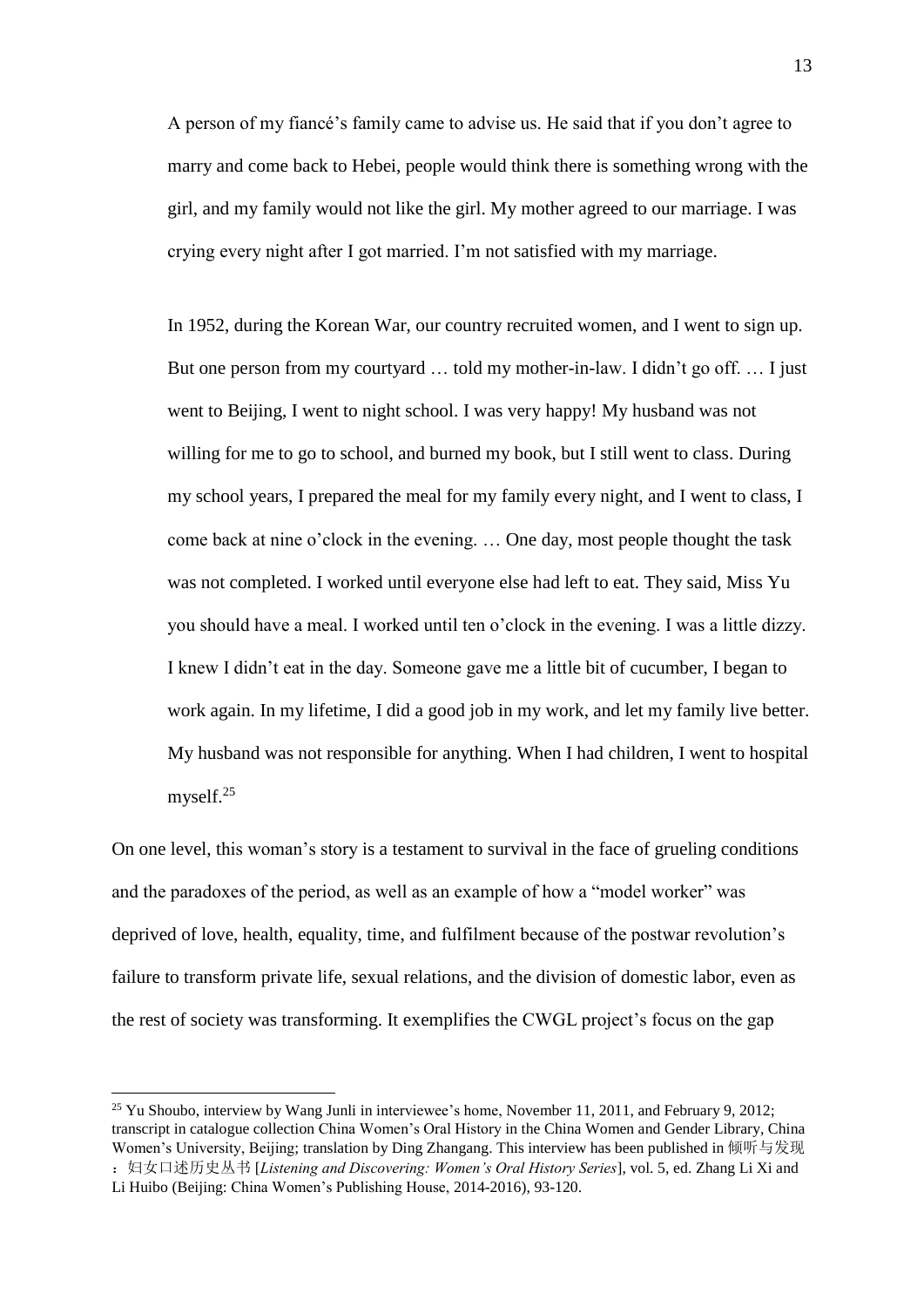between "collective liberation" and "individual liberation," analyzing where these women have been shortchanged by the persistent double burden.<sup>26</sup> Yet it also embodies a particular narrative of an enduring investment in work and country, rising above uncaring parents, unhelpful neighbors, and a heartless, lazy husband. The interviewer's summary of the rest of Yu's life concludes as follows:

She gradually weakened as she grew older. Her husband was indifferent to her. In effect, they had not loved each other. She remembered that once she had to get up at four o'clock when it was still very dark to queue up for registration at the hospital. It was a freezing cold winter morning. She stood there, outside the registration room, in a temperature of minus ten degrees Celsius…. Then she came back home to prepare their breakfast, after which she took him to the hospital for a check-up…. She was very optimistic about life and would take an active part in social activities. She was a volunteer for the 2008 Beijing Olympic Games. She was always rushing, forever busy, in every stage of her life. She strived hard for her education, she spared no effort in her work, she was like a torch, forever burning, burning.<sup>27</sup>

The summary or catalogue of an interview is not the place for extended critical analysis. Yet the poetic appreciation suggested, for example, in the image of the burning torch, might seem to be one element of the uncritical or cautious approach to which I have already referred.

Du Fanqin, founder of the first Women's Studies Research Centre in China at Tianjin Normal University in 1993, commented that one of the project's achievements was to restore the "spiritual lives and feelings" missing from previous histories of women's lives in the

<sup>&</sup>lt;sup>26</sup> For example, Wang Ying, "Work, Marriage and Family in the Mode of Collective Gender Identity—Focused on Women Going to the Frontier of Xinjiang to Support Its Construction after Political Mobilization"; Liu Chaohui, "Preliminary Study on New Fourth Army Female Soldiers' Oral Histories"; Wei Kaiqiong, "Experience and Formation of Women's Emancipation—Research on Three Women's Life Courses"; Wang Xiangxian, "State Socialism and Gender—Case Study of Women Oral Histories," all presented at Hearing, Recording and Unfolding.

 $27$  Interviewer catalogue summary of Yu Shoubo interview, summary track 3.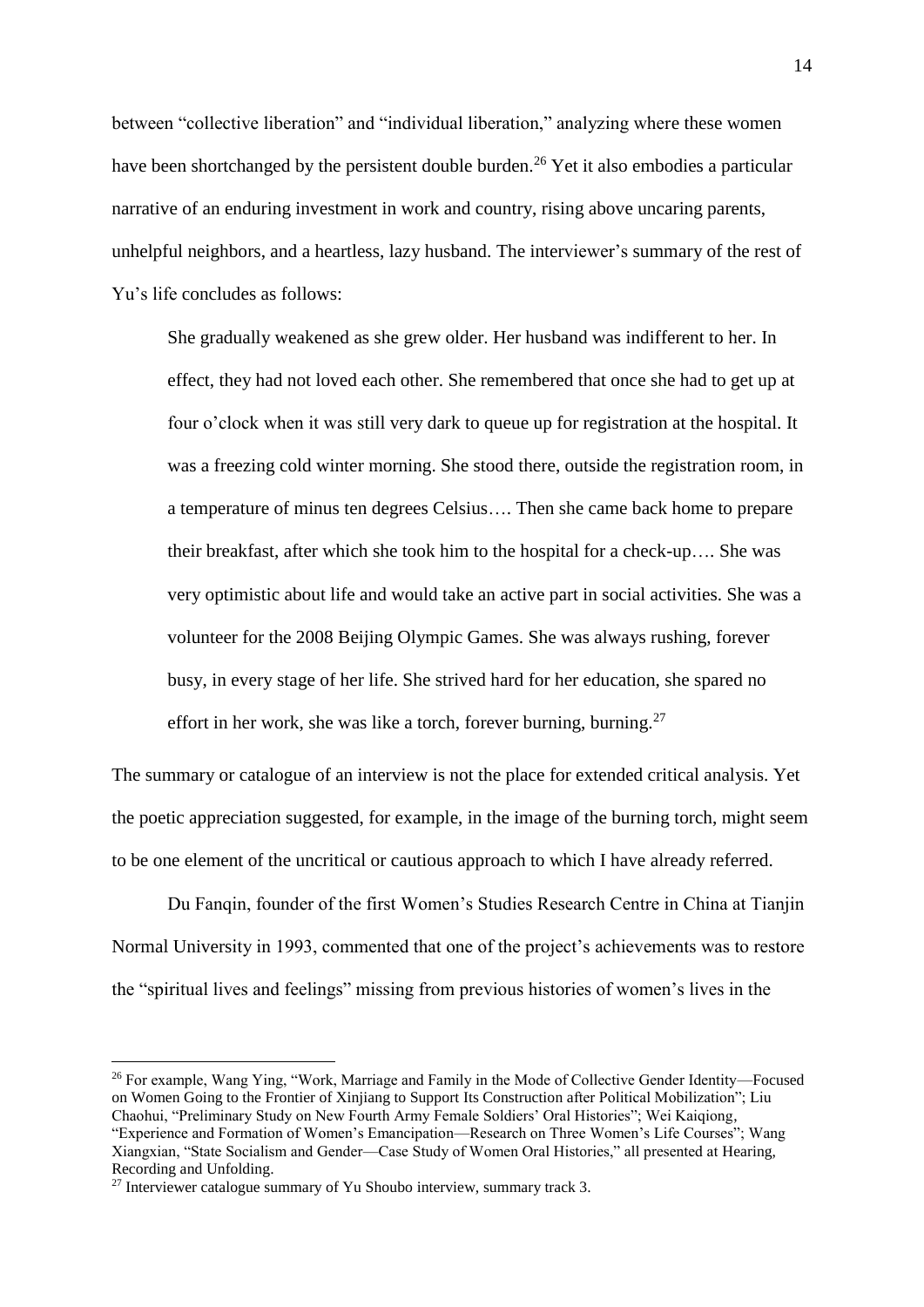revolutionary era, especially in the form of the "hope" that older women maintained in the country's common purpose, despite the "mistakes" of that time.<sup>28</sup> But how is this hope historicized, particularly at a time of public political rhetoric of the Chinese dream of national and individual self-making?<sup>29</sup> And how does it relate to the psychologies of "composure" and consolation, which are so often present in oral histories and which offer opportunities for self-construction, particularly of national trauma?<sup>30</sup> Li Huibo's view is that

in the sources collected by CWGL, we find that no matter what classes those narrators came from, many of them were occupied by that "traditional" sense of humbleness, yet they were courageous enough to take on the heavy responsibilities of life; they consciously submitted to the patriarchy, yet they individually confronted the complexities of life. Their narrations might be incoherent and fragmented, but we could distinctly feel their female initiatives and subjective consciousness that unconsciously exuded in-between humbleness and resistance. To some extent, feminist oral history is a process of pursuing and searching in which the narrators recollect their past and redefine their roles.<sup>31</sup>

This extended expression of the CWGL's approach suggests that the project's determination to revalue women's past struggles overrides the wish to analyze too closely. This celebratory approach is familiar to feminist oral historians the world over. It may also be determined by the fact that many of the CWGL interviewers were young students who felt, perhaps, that they needed to maintain a respectful approach not just to their elders but to elders who had

<sup>28</sup> Tani E. Barlow, "A Discussion of Prof. Du Fangqin's 'Developing Women's Studies at Universities in China: Research, Curriculum, and Institution,'" *Asian Journal of Women's Studies* 11, no. 4 (2005): 72-76; Du, Fanqin, presentation at the book launch of 倾听与发现:妇女口述历史丛书 [*Listening and Discovering: Women's Oral History Series*], June 12, 2016, Beijing.

<sup>&</sup>lt;sup>29</sup> Yui Fai Chow, "Hope against Hopes: Diana Zhu and the Transnational Politics of Chinese Popular Music," *Cultural Studies* 25, no. 6 (2011): 783-808.

<sup>30</sup> Orlando Figes, "Private Life in Stalin's Russia: Narratives, Memory, and Oral History," in *The Oral History Reader*, ed. Robert Perks and Alistair Thomson (London: Routledge, 2016).

 $31$  Li Huibo, draft contribution to this article, translated by Ding, sent to author October 3, 2015.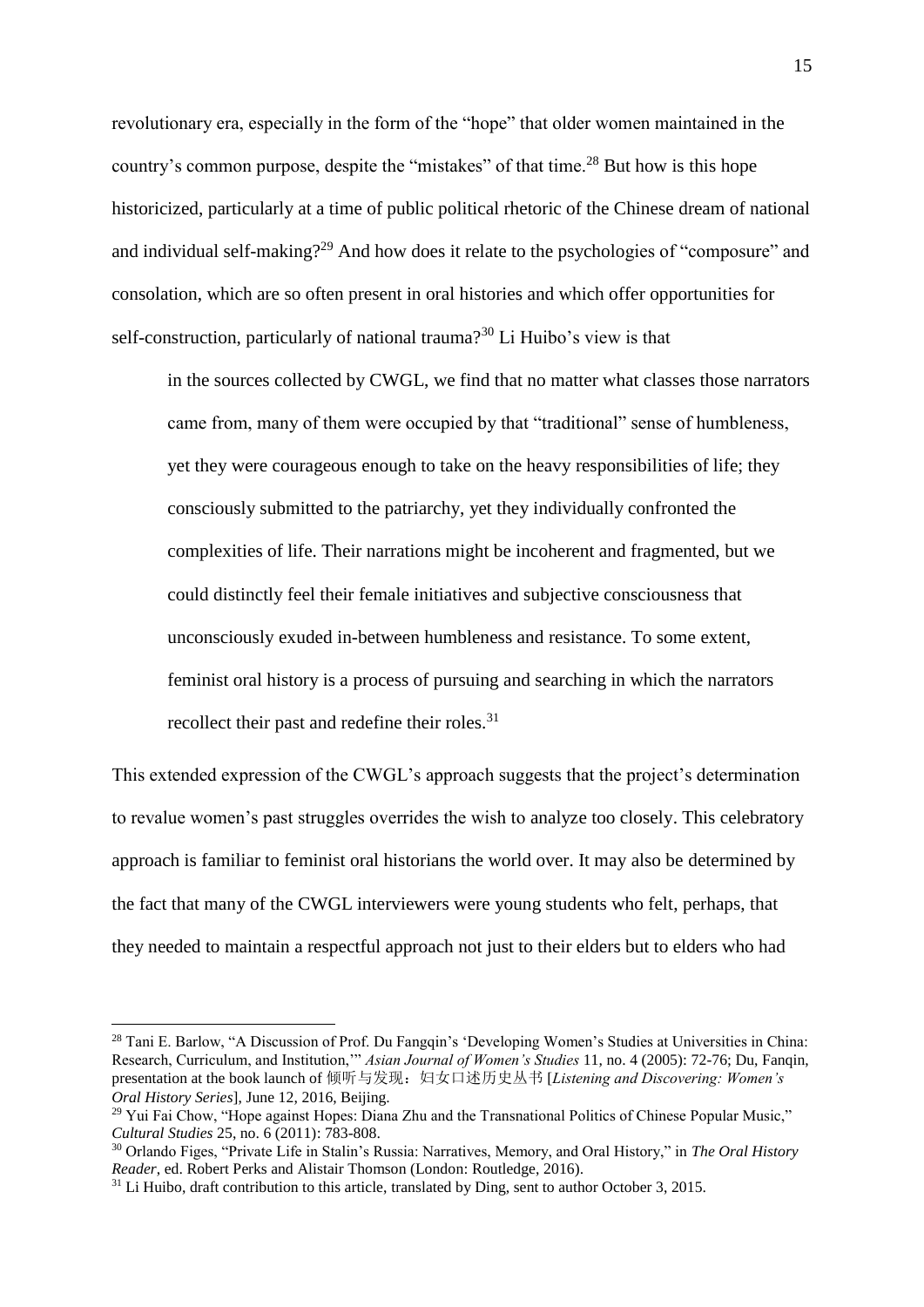lived through legendary struggles. But the interesting challenge, at least from a UK feminist's perspective, is the way this is entangled with an attempt to recuperate elements of a state feminism which still both constrains and enables.

Mediating S&A's histories posed different challenges for the UK team, as we attempted to contextualize a narrative structured through social movement-led debates over "difference." Let us turn to an example that, superficially, provided a link with the CWGL's histories—the story of Grace Lau, a British-Chinese narrator, who, like Yu, was born in 1939 but whose life could not have been more different from Yu's. Lau, as a photographer working in 1980s London, specialized in images of sexual subcultures, including fetishists, crossdressers, and dancers.<sup>32</sup> In the following interview excerpt, we see her feminist understanding of her work as reversing the male gaze:

It was a vast, vast industry to explore and I realized that I think I was the only one at that [laughs] moment that I could find doing it, there weren't any other women. All the authors of nudes were male photographers, photographing female nudes, and they were the funny sort of—not workshops, almost Saturday afternoon kind of garage photography groups of men who'd pay a nude model, female of course, one of the page three models to pose for them, usually on top of a sports car, you know, very symbolic and so on. And [laughs]—and that just—well it was just not only outrageous, it was—it was extremely unfair. So I decided it was—it was really—I've really got to accept this challenge and go forward and I know how to use a camera and so I started to look for other women who were curious about the subject and who

<sup>32</sup> Grace Lau, *Adults in Wonderful: Grace Lau; A Retrospective* (London: Serpent's Tail, 1997).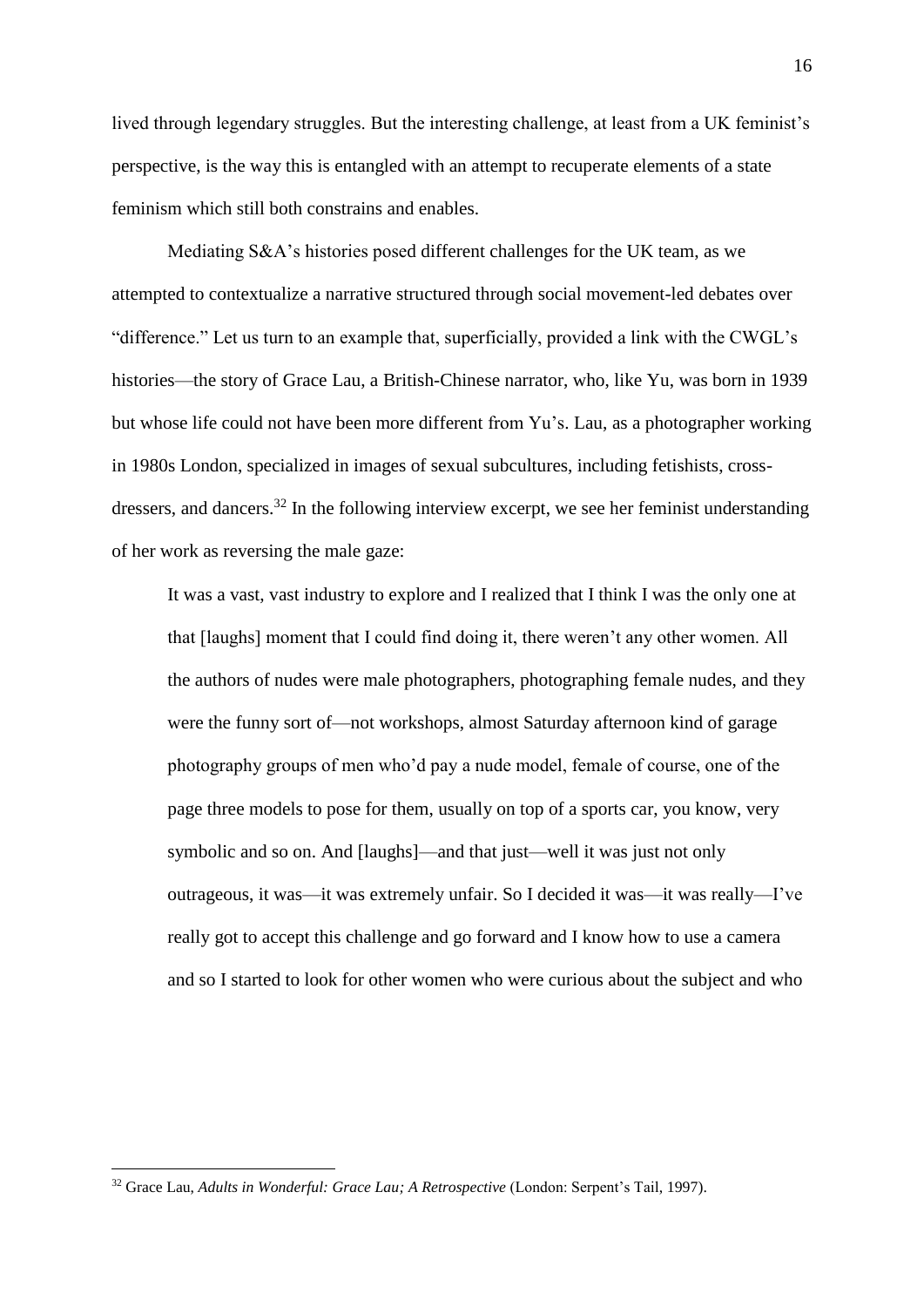were courageous enough to come in with me and perhaps start photograph[y] or try to do workshops around the male nude and so on and I met quite a few in fact.<sup>33</sup>

Recounting this maverick protest, Lau punctured her tale with laughter, and she was clearly at ease in the setting of the British Library recording studio as an independent artist who, in her twenties, had rented a room from the Library's China curator. I myself couldn't help enjoying the ways in which Lau's story awkwardly upset conventional feminist histories, for she was atypical as a libertarian relatively unconnected to the Women's Liberation Movement campaigning world; she worked with men in pursuing a (then) unusual interest in womenidentified erotica. Nor was she socialist in orientation, in contrast with many in the UK Women's Liberation Movement. And finally, she did not share the background of many other minority ethnic feminists in Britain, including those of Chinese descent. Her father was a Guo Min Tang diplomat in the 1930s who sought refuge in England and became a restauranteur in Soho after the British government recognized the Mao government in 1950. Her family remained well off, so not only did Lau escape the trials her class would have endured in China, she did not experience the poverty or linguistic challenges faced by many other Chinese immigrants, although she was conscious of her ethnic marginality and narrow opportunities as a girl.

Lau also spoke of finally finding a "home" in a group of British-Chinese women artists, and here her story fits more obviously into the UK women's movement, which foregrounded cultural activism; identity-based art was particularly important for minority ethnic women. This is particularly so of her recent playful Shanghai-style portraits, where white British holiday-makers in the seaside town of Hastings are made, temporarily, to

<sup>33</sup> Grace Lau, interviewed by Margaretta Jolly, *Sisterhood and After: The Women's Liberation Oral History Project*, 2010-2013, British Library Sound and Moving Image Catalogue, reference C1420/60, transcript p. 38/track 2, The British Library and the University of Sussex.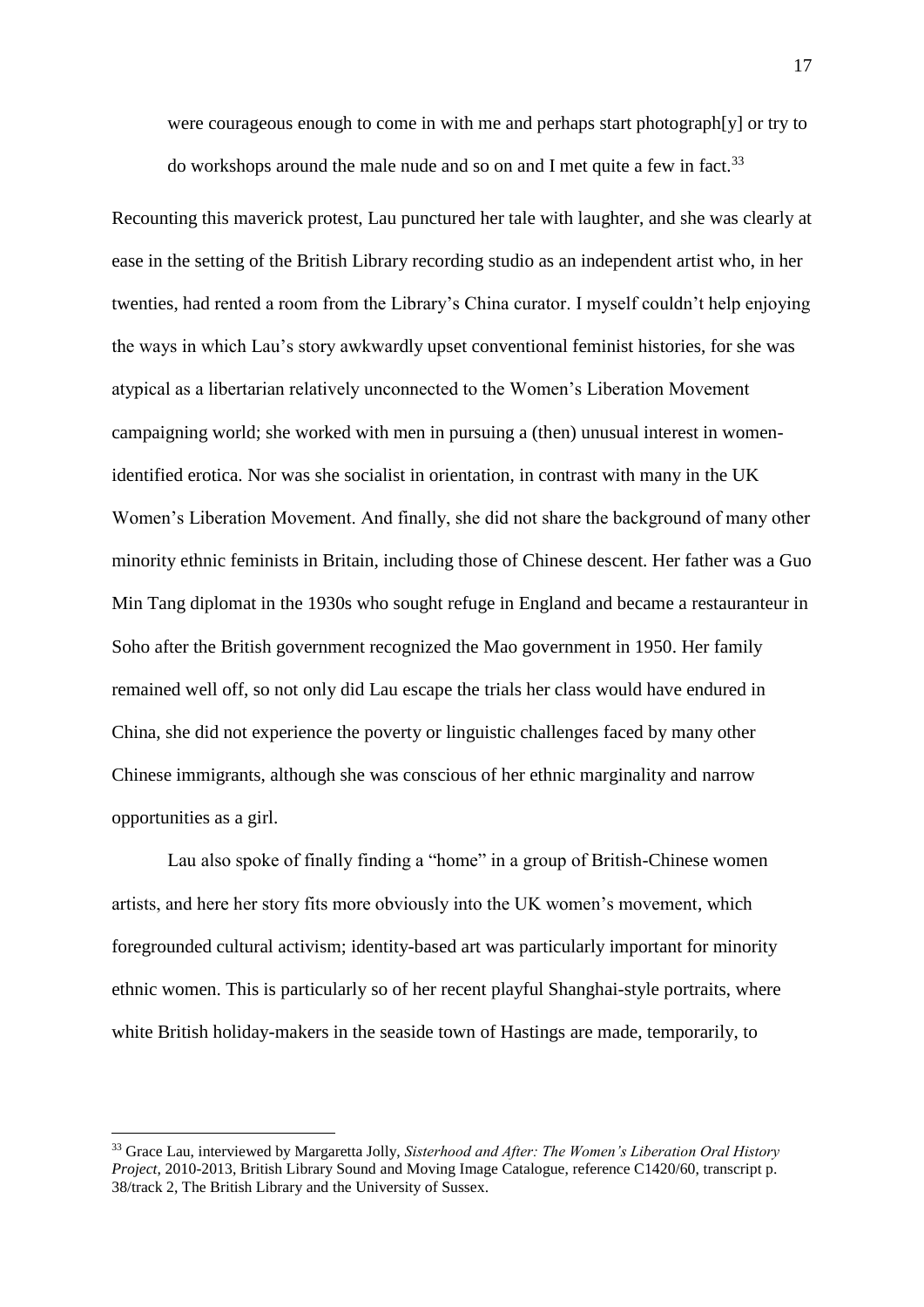inhabit the role of exotic.<sup>34</sup> Yet Lau's oral history as a whole provokes us to appreciate the diversity of Western minority as well as majority feminisms, where differences go well beyond crude simplifications of race, ethnicity, or nation. Just as Chinese feminists must guard against historiographical compulsions, so must UK feminists avoid opportunistically exploiting the stories of minority ethnic women, whether in lamenting a lost golden age of activism or in celebrating a march of progress through diversification.

The CWGL team found Lau's story hard to relate to when I shared it with them—I had wished to demonstrate the political diversity of UK feminism and was interested in how they would respond to a story of a British woman who remained attached to her Chinese heritage. This is perhaps unsurprising: Lau's family had left the world that they were recording. Furthermore, perhaps her struggles were less immediate than those of a woman like Yu. On the other hand, here again methodological differences may have been at play. I did not present her story heroically or lyrically, but, rather, as pleasingly idiosyncratic and challenging for a feminist historian. The interview summary style (following the British Library's template) is in its own way telling of a drier, seemingly neutral approach, as in this excerpt from the summary of the end of Lau's interview:

[01:08:33] Comments on impact of sexual liberation on own life. Notes women's liberation enabled her creativity. Comments on progress still to be made, particularly the hope that distinction between male and female gaze can be erased. Describes differences between HW [mother's] life and own life. Comments on lack of shared language and limited discussion.  $[01:12:49]^{35}$ 

<sup>34</sup> Grace Lau, *Picturing the Chinese: Early Western Photographs and Postcards of China* (South San Francisco, CA: Long River Press, 2008).

<sup>&</sup>lt;sup>35</sup> Catalogue summary of Grace Lau interview, British Library Sound and Moving Image Catalogue, reference C1420/60, track 3.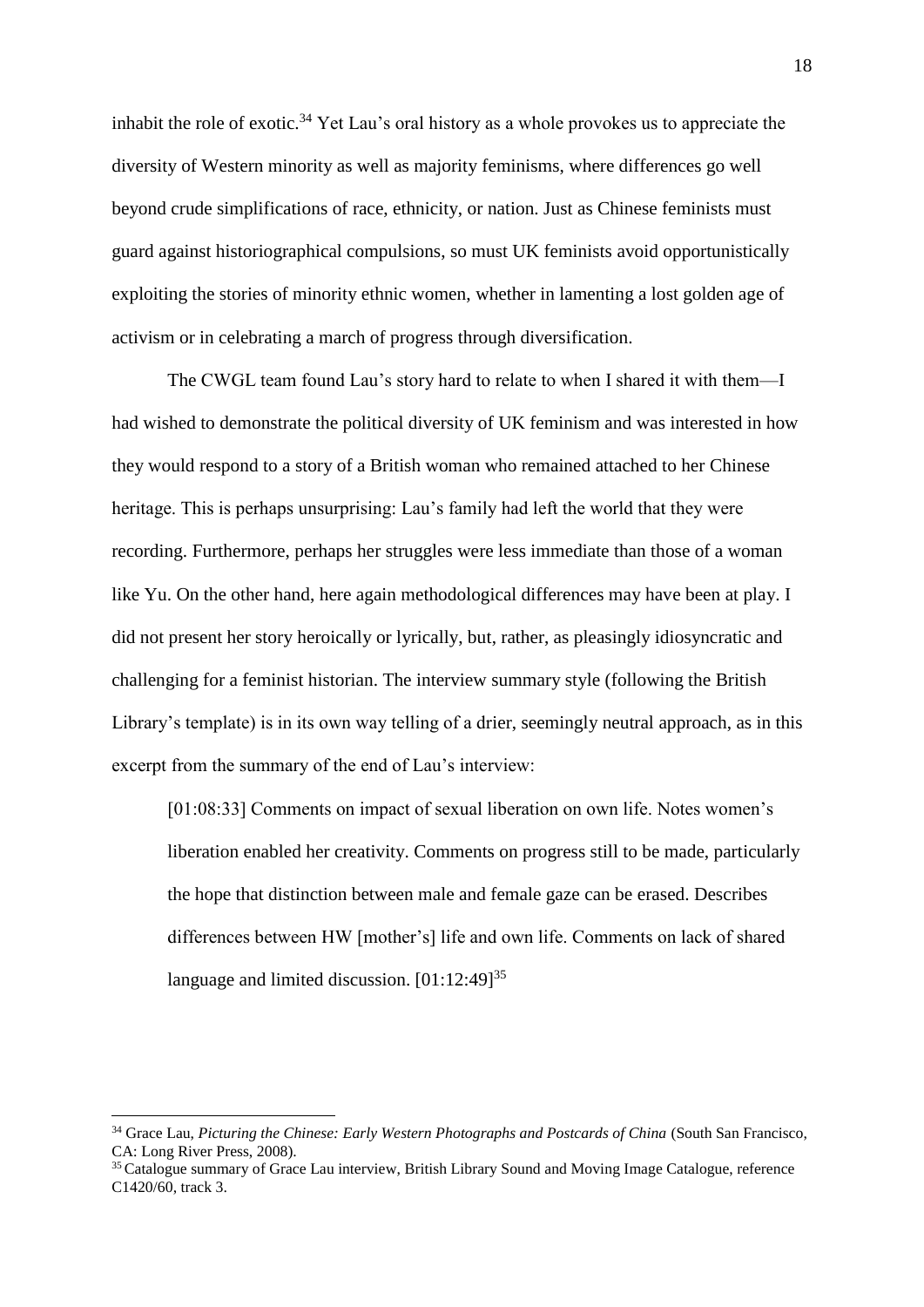These abrupt lines return us to the question of how and to what end oral history has also brought British and Chinese feminists together. How, in other words, can listening to each other as oral historians enable better practice and—equally pertinently—enable better history and better gender relations?

#### **Decentering Feminist Oral History from Within**

Gluck and Patai's twenty-five-year old challenge to feminists to think about the politics of listening entailed scenarios of academic women interviewing others in less socially powerful positions determined by class, ethnicity, race, and place. We in the *Sisterhood and After* and *The China Women's Oral History Project* were, by contrast, speaking as equals, oral historians united through generous public funding that let us travel, eat, and walk together, symbolized by the matching topography of university classrooms, libraries, and cafés. Yet a politics of listening, and of *hearing* each other, remained in the obviously deep differences of history and language.<sup>36</sup> As Li Huibo sees it, Chinese women in the Mao period

contributed more to the nation as a whole than to their own gender awareness, because their movement was to a large degree related with the national liberation for the sake of getting rid of colonial rule. After the founding of the People's Republic of China, they seemed to have acquired liberation almost overnight, a course that had taken western women more than 200 years to cover. $37$ 

In contrast to S&A, the CWGL works within a structure of state feminism. This is directly related to its home at CWU, the only state-run women's institute of higher education in China, affiliated with the All-China Women's Federation (ACWF) and approved by the Ministry of Education. With a 99% female student intake, CWU aims to nurture women's

<sup>&</sup>lt;sup>36</sup> In addition to Dr. Ding's work translating this article, Zhaoyuan Wan, Jianhua Zhangqi, Ling Yi, Qin Mingyu, Tong Qin, Ha Wenting, and Yan Lin kindly interpreted for us. See Norton Wheeler, "Cross-Lingual Oral History Interviewing in China: Confronting the Methodological Challenges," *Oral History* 36, no. 1 (2008): 82- 94.

<sup>&</sup>lt;sup>37</sup> Li Huibo, draft contribution to this article, as translated by Ding, sent to author October 3, 2015.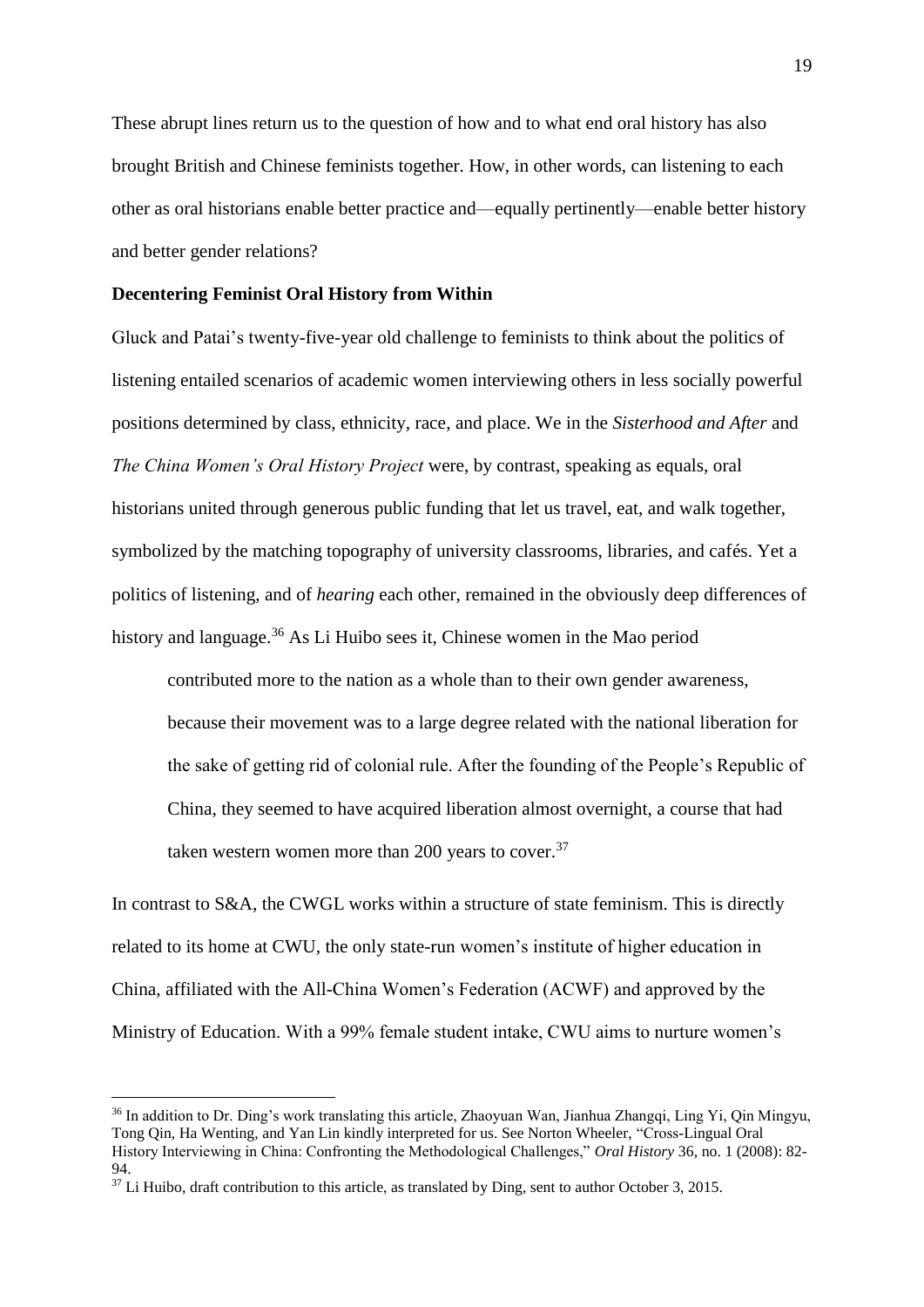leadership in professions ranging from business to social work. In this regard, it reinvents its former function as a training school for women Party cadres in the 1950s and 60s and its oral history program began with echoes of that tradition. Mainstream in some respects, the university nonetheless provides a rich space for critical questions about gender relations, including hosting the only BA in Gender Studies in China. Moreover, the ACWF itself needs to be understood as internally diverse, despite its sometimes deeply conservative gender policies.<sup>38</sup> Indeed, Zheng and Zhang argue that its support for feminist activities and NGOs outside the system is one of the unique aspects of post-Mao Chinese feminism.<sup>39</sup> Understanding the spaces for civil society within institutions is vital, especially in view of the frightening targeting of autonomous feminist activism by the Chinese authorities in 2015.

In this light, the CWGL's mission to "advocate and spread advanced gender culture" supports an intriguing in-between space for feminist oral history. It also draws on the further "in-between-ness" of libraries everywhere as important, although often undervalued, engines of public engagement. This includes hosting an ongoing "salon" and supporting an annual "anti-domestic violence day" across the university. Symposia include speakers from community oral history projects such as the Beijing lesbian and transsexual oral history project, Common Language.<sup>40</sup> The CWGL lead at the time of the project, Li Hongtao, brought a background of work against domestic violence, feminist mental health activism, and masculinity education. The achievements of this "insider" work can be appreciated by the CWGL's subsequent project, *Recording Their Footprints over the Past 20 Years since the 1995 UN Fourth World Conference on Women in Beijing*. Funded by the Ford Foundation,

<sup>38</sup> Leta Hong Fincher, *Leftover Women: The Resurgence of Gender Inequality in China, Asian Argument* (London; New York: Zed Books, 2015), 92.

<sup>&</sup>lt;sup>39</sup> Wang Zheng and Ying Zhang, "Global Concepts, Local Practices: Chinese Feminism since the Fourth UN Conference on Women," *Feminist Studies* 36, no. 1 (2010), 40-70.

<sup>40</sup> Xu Bin, Common Language, "Oral History of the Development, Organizing and Movement of Lesbian Community in Beijing," presented at Hearing, Recording and Unfolding. Other queer oral histories include the Shanghai Female Love Working Group; the Chengdu Love Working Group, and the Qian Yan Working Group. See Guo Yujie, "A History of Lesbians Organizing in China," *China Development Brief* 47 (2010), accessed May 13, 2017, [http://chinadevelopmentbrief.cn/articles/a-history-of-lesbians-organizing-in-china/.](http://chinadevelopmentbrief.cn/articles/a-history-of-lesbians-organizing-in-china/)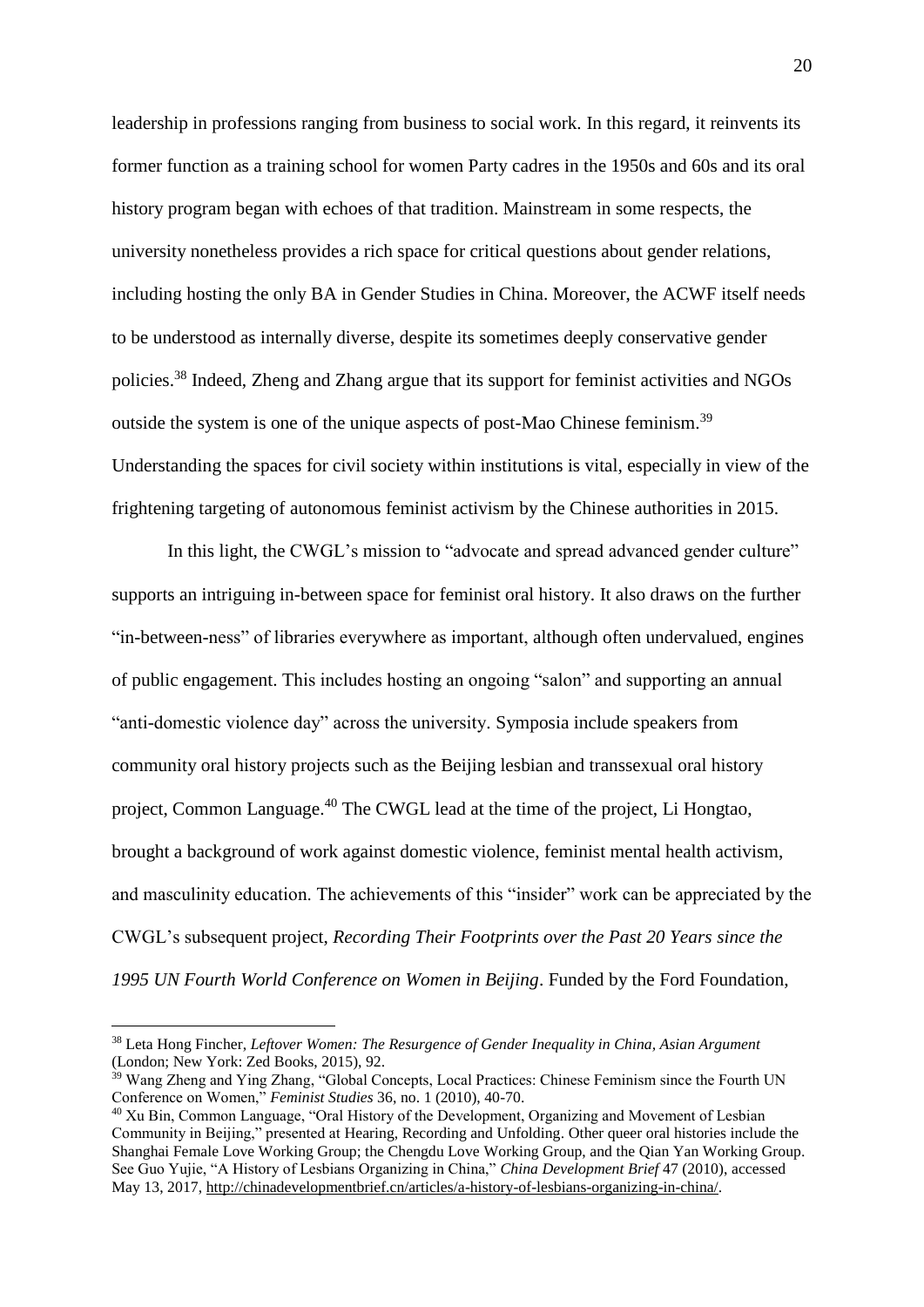this project invited young interviewers to converse with activists who had attended this historic gathering. A turning point for the Chinese women's movement, the UN conference brought to Beijing 50,000 women from around the world, mostly non-official NGO activists whom the government kept separate from the governmental representatives and whose separate "Platform for Action" focused on economic justice as the primary demand of Southern feminists.<sup>41</sup> The conference also introduced the concept of "gender" and related ideas of "gender-based violence, discrimination, inequality" to China, challenging hitherto essentialist ideas of "sex." Gender awareness was "mainstreamed" in training workshops and policy across the country, supported by international donors as well as the ACWF. However, as Wang Zheng and Gail Hershatter warn, this flowering of gender discourse was taking place just as the country shifted definitively to a market economy in which older ideas of equality and class liberation were becoming taboo. In this way

embracing "gender" expressed both a feminist attempt to promote the value of social justice against the resurgent ideology of Social Darwinism in the capitalist economy, and a feminist evasion of more sensitive issues such as class in the current context.<sup>42</sup>

It is possible that the CWGL is positioned to try to combat this possibility of "feminist evasion" in its oral history projects, precisely *because* it combines old roots in Party feminism with newer networks.<sup>43</sup> You Jianming from Taibei's Institute of Modern History is the lead trainer for the CWGL project, bringing perspectives that reflect Taiwan's own relationship to oral history as a forum for questioning Chinese nationalisms, as well as a longstanding specialism in women's oral history.<sup>44</sup> You notably warned against over-

<sup>41</sup> Devaki Jain, *Women, Development, and the UN: A Sixty-Year Quest for Equality and Justice* (Bloomington: Indiana University Press, 2005), 142-148.

<sup>42</sup> Hershatter and Zheng, "Chinese History: A Useful Category of Gender Analysis," 1418.

<sup>43</sup> Wang Zheng, "Rewriting Women's Oral History and Socialist History," presentation at Hearing, Recording and Unfolding. See also Zheng Wang, *Women in the Chinese Enlightenment: Oral and Textual Histories* (Berkeley: University of California Press, 1999).

<sup>44</sup> You Jianming [Yu Chien-ming and 游鑑明], *Listening to Voices: The Use and Method of Female Oral History [Qingting Tamen De Shengyin: Nüxing Koushu Lishi De Fangfa Yu Koushu Shiliao De Yunyong;* 傾聽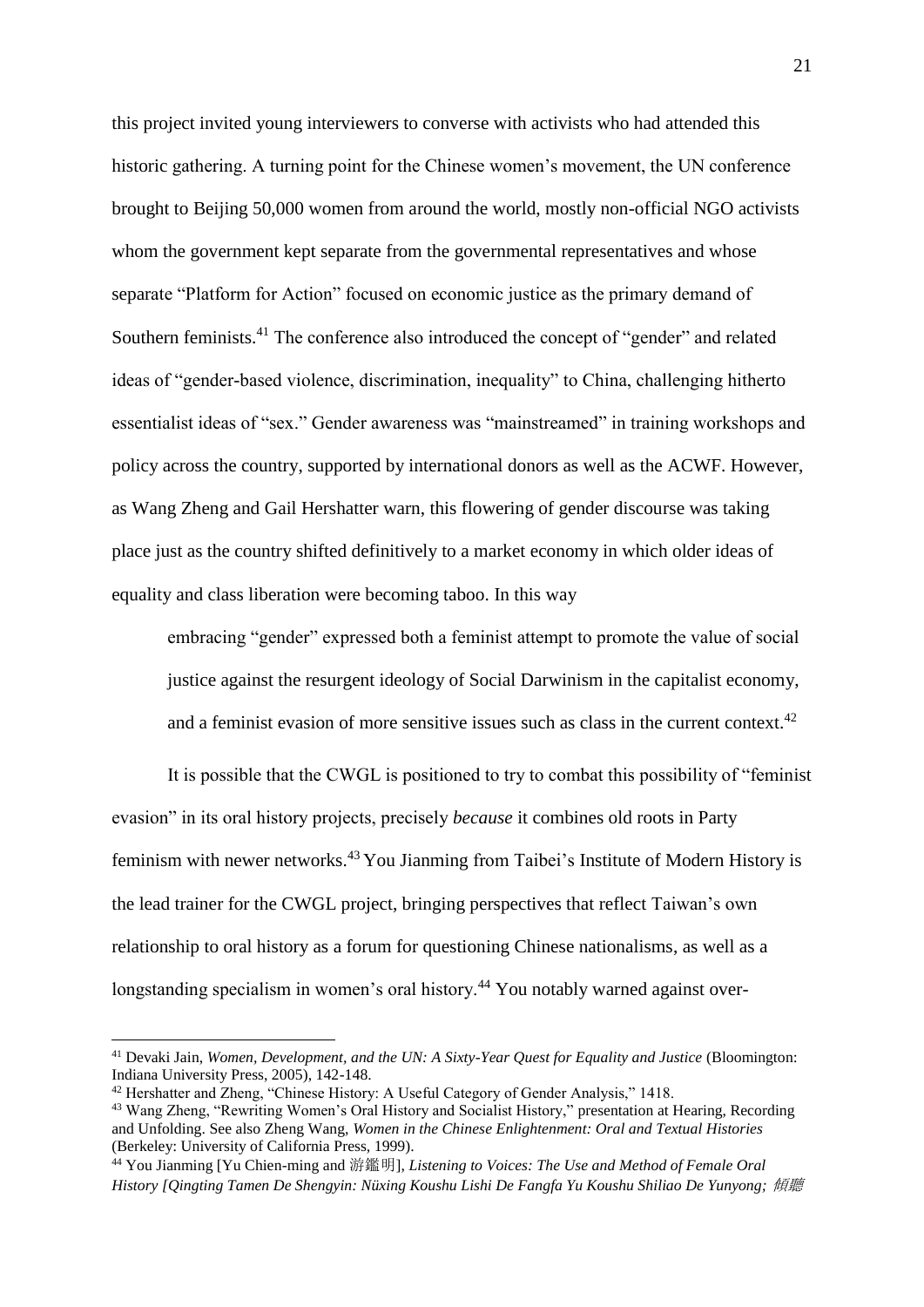emphasizing "country," as a reified, over-generalized historical influence, arguing that many women's actions should also be understood as following from the structures of "family" instead. (Conversely, the patriarchal family as a primary focus of Western feminist protest was hotly contested throughout the 1980s, when white activists failed to understand the different relationship to families in minority ethnic communities.<sup>45</sup>) Significantly, the CWGL's *Footprints* project interviewed many nonofficial NGO attendees, thus a wider and more critical political spectrum. The project asked, "What is the 1995 FWCW spirit? Why did so many women activists and leaders get involved? What influence have their actions exerted on women's development? Does today's generation, faced with the tide of marketization and rising economic inequality, know about that legendary conference?" The project captures new preoccupations with influence at the national level, gender equality at the community level, as well as the need to work with NGOs.<sup>46</sup> Interviewees included Zhang Youyun, gender advocate within the International Labour Organization, Fang Gang, pioneering gay rights sexologist, Hong Xuelian from the Hong Kong women's movement, and Liu Bohong, ACWF research director. Notably, the collection also notably includes an interview with Zhang Lixi, former president of China Women's University (2004-2014), who also, with Li Huibo, edited the ten-volume book publication of the CWGL oral histories.<sup>47</sup>

她們的聲音*:* 女性口述歷史的方法與口述史料的運用*],* (Taibei: Taiwan Central Research Institute [Zuoan wenhua shiyeyou xiangong xi], 2002).

<sup>45</sup> Kum-Kum Bhavnani and Margaret Coulson, "Transforming Socialist-Feminism: The Challenge of Racism," *Feminist Review* no. 80 (2005), 87-97. [Original publication 1985]

<sup>46</sup> Wang Ying, "The Construction of Gender Discourse and the Practices of Feminists Since the Fourth UN Conference on Women," presentation at "Women's Oral History Research in Global Context," as above. <sup>46</sup> This summary is mediated by translation.

<sup>47</sup> 倾听与发现:妇女口述历史丛书 [*Listening and Discovering: Women's Oral History Series*], ed. Zhang Li Xi, Li Huibo, et al., China Women's Publishing House, Beijing, 2014-2016. The series includes: vols. 1-6, *Tracking Their Lives* (Interviews on Women's Life Stories, since the 1930s), ed. Zhang Lixi and Li Huibo (vols. 1-5) and Lu Xiaofei (vol. 6); vols. 7-9, *Recording Their Footprints over the Past 20 Years* (Interviews on Women Activists' Experiences, since the 1995 UN Fourth World Conference on Women in Beijing), ed. Zhang Lixi and Li Hongao; vol. 10, *Understanding and Exploring the Values of Their Life Experiences* (Methodological and analytical discussion), ed. Zhang Lixi and Li Huibo.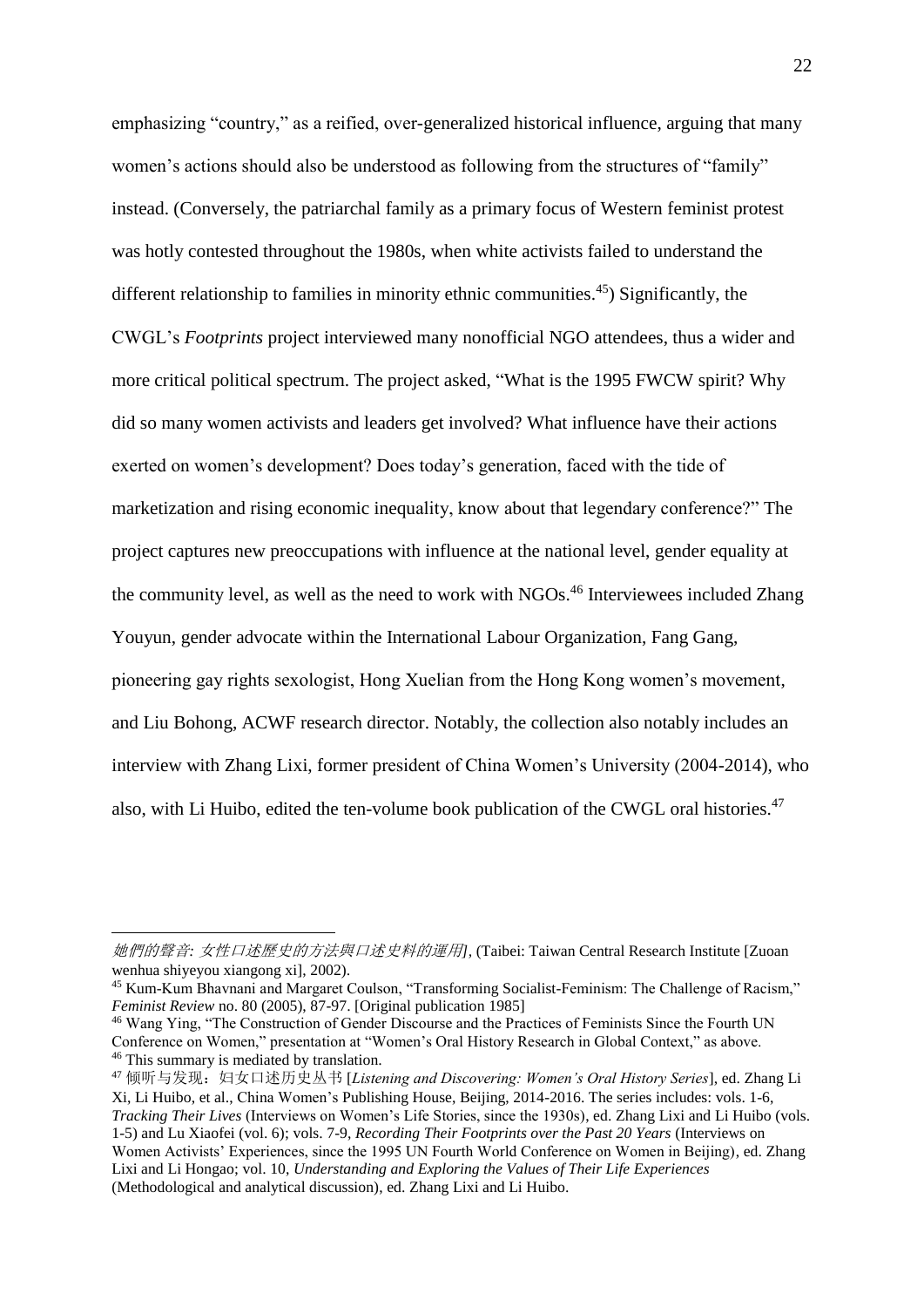To appreciate the value of CWGL's "inside-outside" approach, let me contrast it to the other large-scale oral history of women in China, *Let Women's Voices Be Heard—Oral History of Chinese Women in the Twentieth Century*. <sup>48</sup> Its director, Li Xiaojiang, captured Anglo-American feminists' imagination in the 1980s precisely because she explicitly proposed an obviously indigenous Chinese feminism. Separating female experience from class identities and thus challenging Maoist ideology, she also argued that Chinese women's land rights and the recognition of women's biology were more important to them than Western debates about sexuality or domestic labor.<sup>49</sup> Li Xiaojiang developed these ideas in the 1990s with an intriguing Women's Museum celebrating women's folk arts as well as a thousand interviews with women. But more recently, her argument with state feminism, including the All-China Women's Federation, seems to have left her uncritical of the effects of Chinese market-defined "liberation" and its aggressive reinvention of the gender binary.<sup>50</sup> Her complex relationship to Chinese historiography is today, perhaps, ironically more essentialist than that of the more assimilationist CWGL.

Western feminists can learn much from these debates. We, too, need to put our own sustaining narrative structures under scrutiny through and with oral histories. I suggest that UK oral historians have sometimes focused too reductively on internal ideological debates over sameness and difference, unity or division, and could learn from the CWGL's collection, looking beyond at wider political opportunity structures. Furthermore, listening to Chinese feminist oral historians' debates over nation and gender might rightly provoke us to attend to the new, assertive nationalisms of contemporary Britain, to rehear the voices of white, Afro-

<sup>48</sup> Her "Oral History of Chinese Women," launched in 1992, was published in four volumes in 2003, under the themes of *Women in War, Women and The History of Independence, Women and Culture,* and *Women and Ethnic Groups.* See Li Xiaojiang, *Let Women's Voices Be Heard [Rang Nuren Ziji Shuohua]* (Beijing: Sanlian Shudian, 2003). Interestingly, Li Hongtao was part of her interviewer team.

<sup>49</sup> Li Xiaojiang, "The Progress of Humanity and Women's Liberation," *differences* 24, no. 2 (2013): 22-50. <sup>50</sup> See Lisa Rofel, *Desiring China: Experiments in Neoliberalism, Sexuality, and Public Culture* (Durham, NC: Duke University Press, 2007), 27; Li Xiaojiang, "Responding to Tani Barlow: Women's Studies in the 1980s," *differences* 24, no. 2 (2013): 172-181.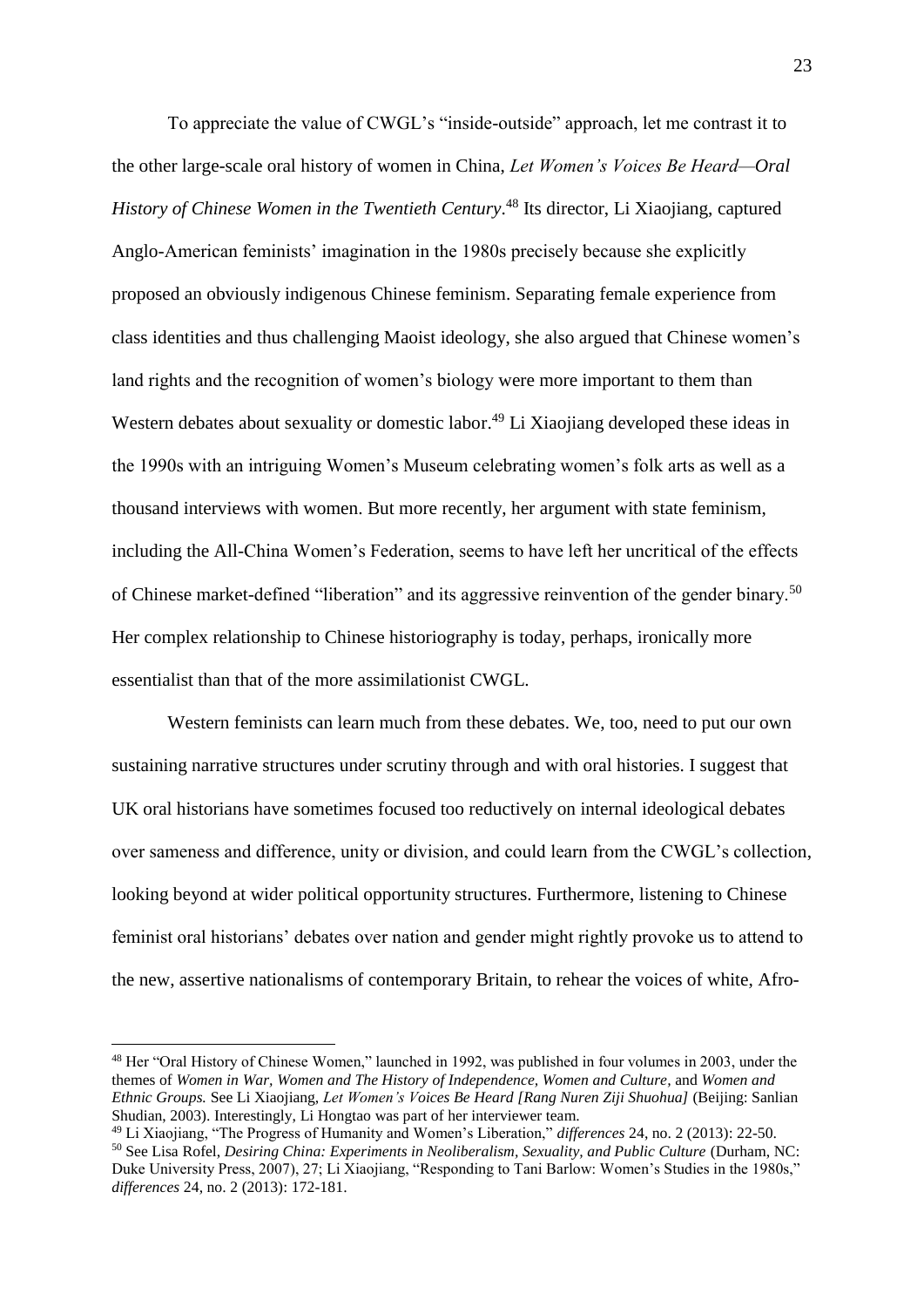Caribbean, and South Asian, as well as English, Scottish, Welsh, and Northern Irish activists. "Decentering" Western practice might also involve considering where UK oral history has, in its own way, been instrumentalized, through academia, the heritage sector, commemorative corporate projects, and the demands of the market. Sometimes this instrumentalization feeds off our own nationalist discourses, and sometimes it simply becomes academic method disconnected from progressive social movements. <sup>51</sup> The University of Sussex's own university oral history (in which I played a part) arguably exemplifies how a left-wing reputation itself can become part of a commemorative exercise, whilst at the same time might ignore the working-class communities living nearby, even when they form part of its workforce.<sup>52</sup>

It is for this reason that Gluck in 2011 offered oral historians a new challenge in asking whether feminist oral history "has lost its radical edge."<sup>53</sup> Of course, on one level, Gluck's concern over the institutionalization of feminist oral history marks its enormous growth since its emergence in the 1970s. And, surveying projects about and by black, working-class, or lesbian activists, Gluck concluded that feminist oral history remains "a discourse of radical opposition" in the US and UK. Yet the key to understanding its potential in China, and indeed globally, must surely involve a nuanced and materialist view of "opposition," including where the institution (whether university, business, funding foundation, or state body itself) is open to feminist agendas as they are pursued through oral history.<sup>54</sup> The S&A, for example, has benefited from the exceptional commitment to feminist history by British Library curator Polly Russell, who offers school workshops and "fourth

<sup>51</sup> Kay Schaffer and Sidonie Smith, *Human Rights and Narrated Lives: The Ethics of Recognition* (New York: Palgrave Macmillan, 2004).

<sup>52</sup> Ben Rogaly and Becky Taylor, "For the Likes of Us? Retelling the Classed Production of a British University Campus," *ACME: An International E-Journal for Critical Geographies* 14, no. 1 (2015): 235-259.

<sup>53</sup> Sherna Berger Gluck, "Has Feminist Oral History Lost Its Radical/Subversive Edge?," *Oral History* 39, no 2 (2011): 63.

<sup>54</sup> Qi Wang, "Gender Knowledge: Power and the Change of Power Constellation in Feminism in Post-Socialist China," *International Journal of Arts, Humanities and Social Sciences* 1, no. 1 (2015): 6.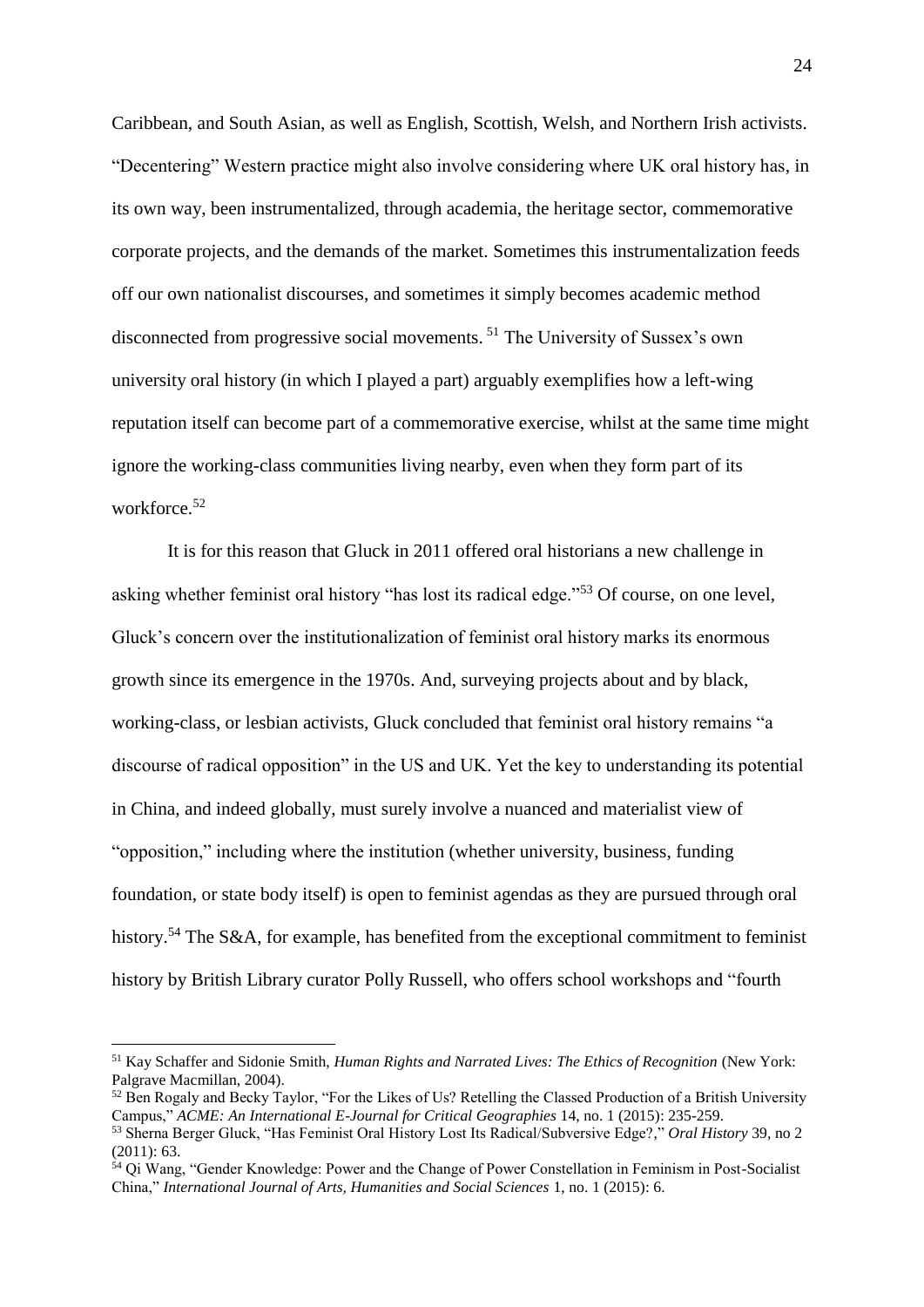wave" intergenerational conferences; it is also significant that the socialist Paul Thompson, influential in China's oral history movement, was a founder of Britain's own National Life Stories oral history collection at the British Library. In neither country is the national library a monolithic, conservative force any more than the university or state is; understanding where feminists can work within them is especially important in contexts where civil society is fragile and where austerity further limits funding options.

What, then, have our exchanges taught us about feminist oral history? Fundamentally, the answer must be framed as a commitment to the principle of gender liberation, more than any particular interviewing method, reflexivity, ethics, or institutional location. Yet this must involve a critical distance from easy narratives of progress—or failure—whether generated by women's movements or nation states. In a world where ideas about gender are ever more fluid, gender-based inequalities are still deeply rooted, and this will become ever more important. Listening to each other as oral historians across our own cultural, political, and linguistic differences is crucial to developing these more complex accounts and decentering the powers that hold us—Western and Chinese—as well as our narrators. We must continue recording, listening, translating, interpreting, and "hearing her," wherever she is to be found.

**Margaretta Jolly** is reader in cultural studies and director of the Centre for Life History and Life Writing Research at the University of Sussex. She is principal investigator to the Sisterhood and After: The Women's Liberation Oral History Project. The article was conceived in consultation with Dr. Li Huibo, whose writing is drawn on throughout. Dr. Li is librarian at the China Women's University Library and coeditor of *Listening and Discovering: The China Women's Oral History Project* (倾听与发现:中国妇女口述历史 项目), forthcoming. Dr. Ding Zhangang  $(\top \text{H})$  is associate professor and director of the